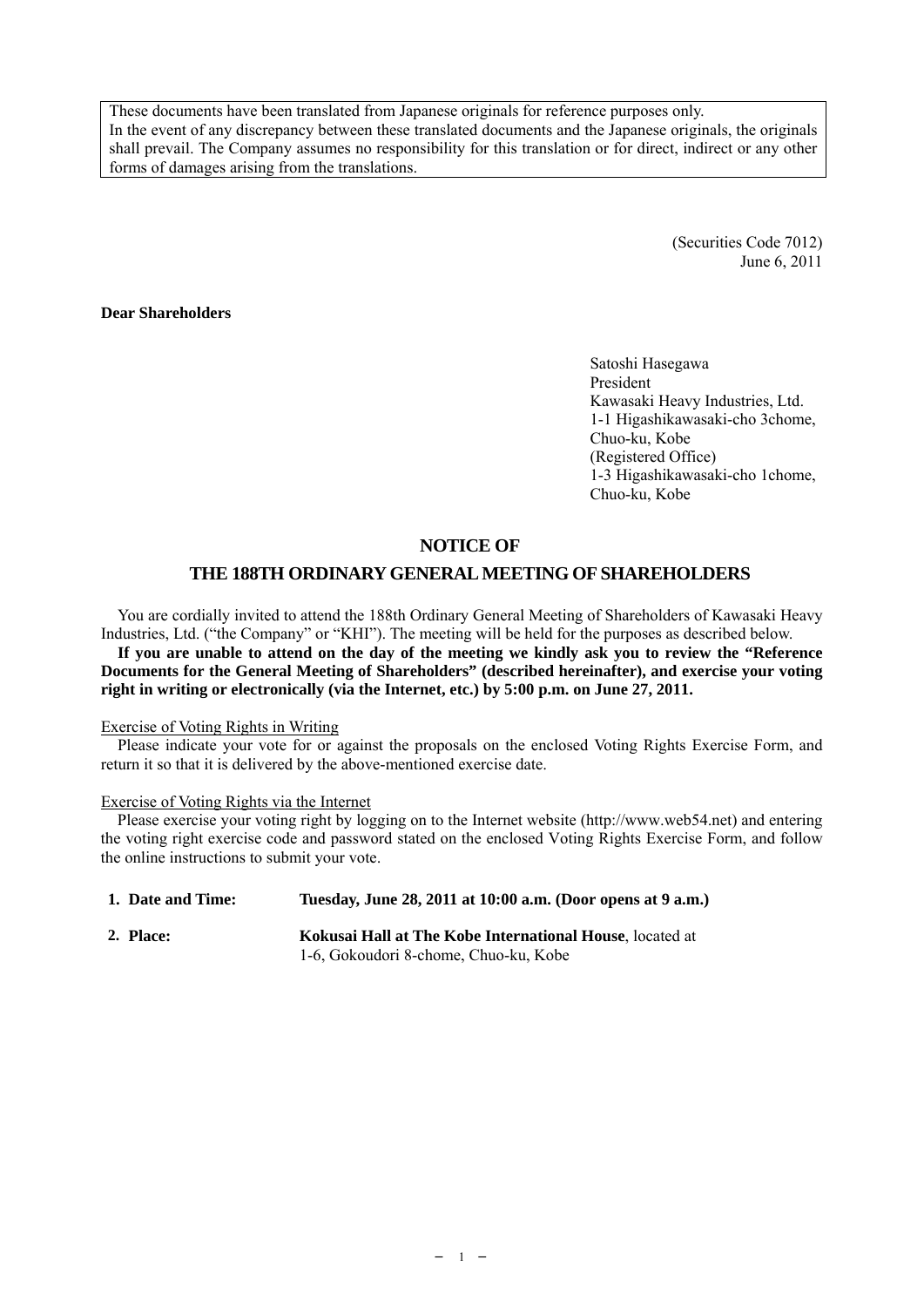## **3. Meeting Agenda:**

| <b>Matters to be</b> | The Business Report, Consolidated Financial Statements for the Company's 188th |
|----------------------|--------------------------------------------------------------------------------|
| reported:            | Fiscal Year (April 1, 2010 - March 31, 2011) and results of audits by the      |
|                      | Accounting Auditor and the Board of Corporate Auditors of the Consolidated     |
|                      | <b>Financial Statements</b>                                                    |
|                      | Non-Consolidated Financial Statements for the Company's 188th Fiscal Vear      |

 2. Non-Consolidated Financial Statements for the Company's 188th Fiscal Year (April 1, 2010 - March 31, 2011)

**Proposal No. 1:** Appropriation of Retained Earnings

**Proposal No. 2:** Election of Eleven Directors

(Please refer to the "Reference Documents for the General Meeting of Shareholders" hereinafter for information on each of the proposals.)

## **4. Other decisions regarding the General Meeting of Shareholders:**

(1) When voting rights have been exercised twice in writing or electronically, the latter vote received shall be deemed valid, however when votes are received on the same day, the voting right exercised electronically shall be deemed valid.

 Shareholders who intend to diversely exercise voting rights are requested to give written notification to that effect, and the reason(s) thereof, no later than three (3) days prior to the day of the General Meeting of Shareholders.

(2) Because the "Notes to the Consolidated Financial Statements" and "Notes to the Non-consolidated Financial Statements" among the documents to be submitted when sending the Notice are posted on our Website (http://www.khi.co.jp/ir/) according to laws and the Article 16 of the Articles of Incorporation, they are not included in the Appendix regarding matters to be reported. In addition, the "Notes to the Consolidated Financial Statements" and "Notes to the Non-consolidated Financial Statements" have been combined with the Consolidated Financial Statements and the Non-Consolidated Financial Statements for the auditing process, in order for the preparation of the results of audits by the Accounting Auditor and the Board of Corporate Auditors.

Notes:

- 1. When attending the meeting, please submit the enclosed Voting Rights Exercise Form at the reception desk at the venue on the day of the meeting. Please note that persons other than shareholders who are able to exercise voting rights, including representatives and their companions who are not shareholders, are not permitted to enter the venue.
- 2. Any updates to the Appendix and the Reference Documents for the General Meeting of Shareholders, will be posted on the Company's Website at the following URL: (http://www.khi.co.jp/english/ir/).

#### **Information Concerning Characters Used in Shareholders' Names and Addresses**

Due to the conversion to an electronic system for stock transfers, characters in shareholders' names and addresses may contain some *kanji* characters which are not designated in Japan Securities Depositary Center, Inc.'s (JASDEC) transfer system, and in such cases some or all of the characters may be converted to characters or *katakana* syllabary designated by JASDEC, and recorded in the shareholders register.

For this reason we would like to inform you that in the notices we send to shareholders there may be cases where names and/or addresses contain characters which are replaced with characters designated by JASDEC.

If shareholders wish to make any enquiries regarding the characters registered for their names and/or addresses they should contact the securities firm etc. where their account is held (in the case of special accounts, please contact The Chuo Mitsui Trust and Banking Company, Ltd., which is the regulatory agency for special accounts).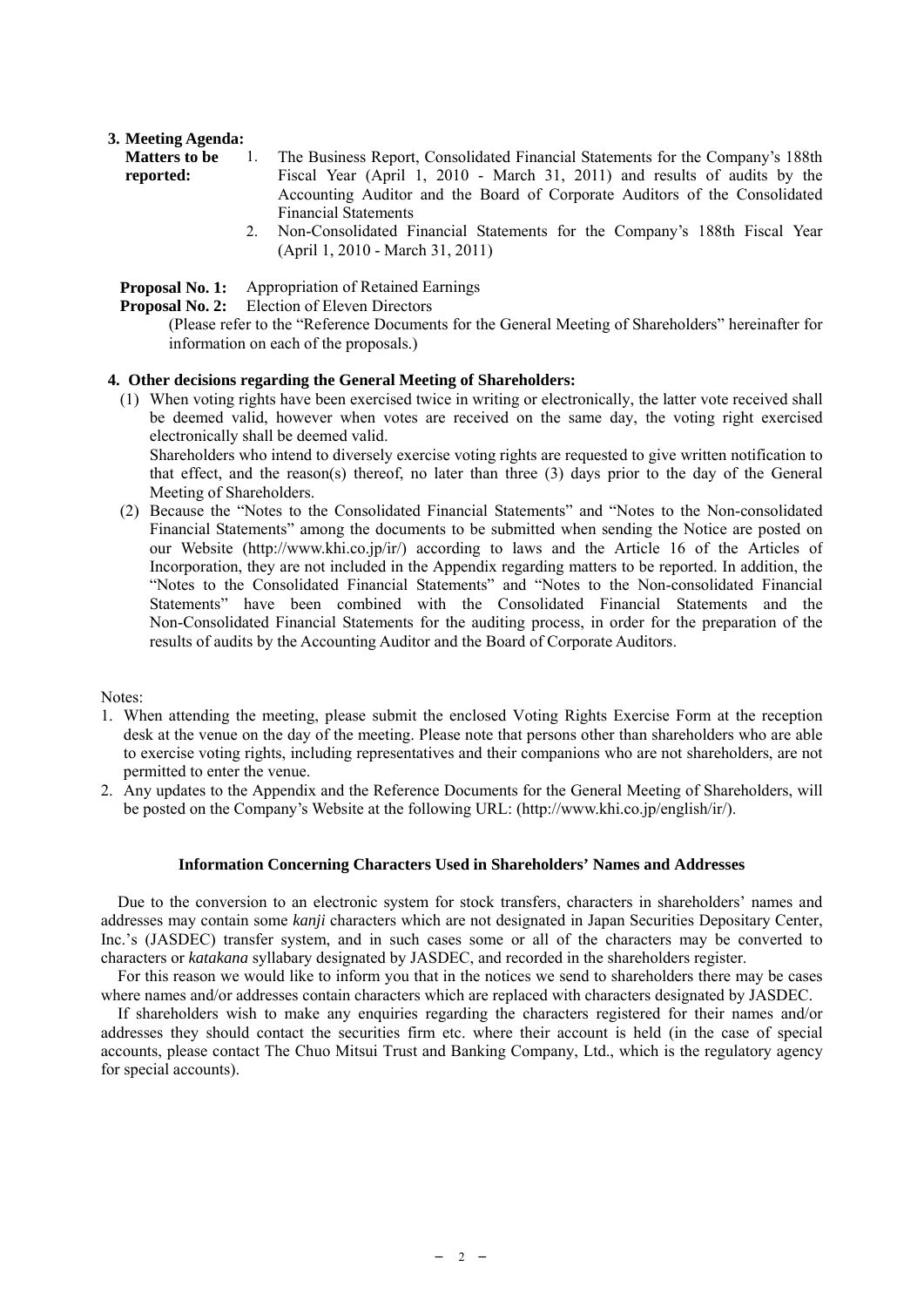(Appendix)

# **Business Report**

(April 1, 2010 - March 31, 2011)

#### **1. Overview of the Company Group**

#### **(1) Business Progress and Results**

#### **(i) General Conditions**

During the current consolidated fiscal year Japanese economy had been at a standstill. The surrounding operating environment remained harsh due to the trend of a strong yen and increasing material prices. There is also now greater uncertainty about the future of the Japanese economy due to the Great East Japan Earthquake, which occurred on March 11.

With respect to the global economy, although robust growth in emerging countries slowed somewhat, the economy was on a track for a gradual recovery overall. However, the fact that the future of the US economy remains uncertain and concerns regarding the financial system in some European countries were not dispelled posed some risks.

Amid this operating environment, the operations of KHI Group's business segments showed strong performance compared to the previous fiscal year. Orders in all the business segments, except the Gas Turbine & Machinery segment and the Plant & Infrastructure segment, increased with the Rolling Stock segment and the Aerospace segment receiving large orders, resulting in overall orders received amounting to ¥1,270.6 billion, 27% higher than the previous fiscal year.

Net sales were ¥1,226.9 billion, 5% higher than the previous fiscal year, although some segments reported decreased revenues. This is attributable to increased revenues of the Precision Machinery segment, the Motorcycle & Engine segment, the Gas Turbine & Machinery segment and the Aerospace segment.

In terms of profit, although some segments reported decreased profit, improvement in performance of the Motorcycle & Engine segment and increased profits of the Precision Machinery segment contributed greatly to overall profit, resulting in operating income of ¥42.6 billion, which was significantly higher than the previous fiscal year in which a loss was posted, and recurring profit was ¥49.1 billion, 244% higher than the previous fiscal year.

Although an extraordinary loss of ¥10.5 billion was posted for items including loss on impairment of fixed assets of the Motorcycle  $\&$  Engine segment, current net income was ¥25.9 billion, which was significantly higher than the previous fiscal year in which a loss was posted.

## **(ii) Operating conditions by business segment**

The **Ship & Offshore Structure segment** orders received were ¥78.9 billion, which was significantly higher than the previous fiscal year in which only one order for a new vessel was received, due to orders for one submarine and eleven bulk carriers.

Net sales were ¥118.4 billion, which was significantly lower than the previous fiscal year in which sales of large carriers were recorded.

Operating loss was ¥1.0 billion, which was ¥2.5 billion lower than the previous fiscal year, due to an increase in the provision for losses on construction contracts.

The **Rolling Stock segment** performed well with overseas orders including subway cars from Washington Metropolitan Area Transit Authority, resulting in a total of ¥187.1 billion, which was significantly higher than the previous fiscal year.

Net sales were ¥131.1 billion, which was lower than the previous fiscal year, due to decreased sales of rolling stock to overseas markets.

Operating income declined ¥0.5 billion from the previous fiscal year to ¥8.1 billion, due to factors such as lower sales of rolling stock to overseas markets.

The **Aerospace segment** orders received were ¥206.7 billion, which was significantly higher than the previous fiscal year, due to an increase in orders received from The Boeing Company for component parts for the B777 and B787 aircraft.

Net sales were ¥196.8 billion, an increase from the previous fiscal year, due in part to an increase in sales to Japan's Ministry of Defense (MOD) and to The Boeing Company for component parts for the B787 aircraft.

Despite an increase in net sales, operating income declined ¥0.7 billion from the previous fiscal year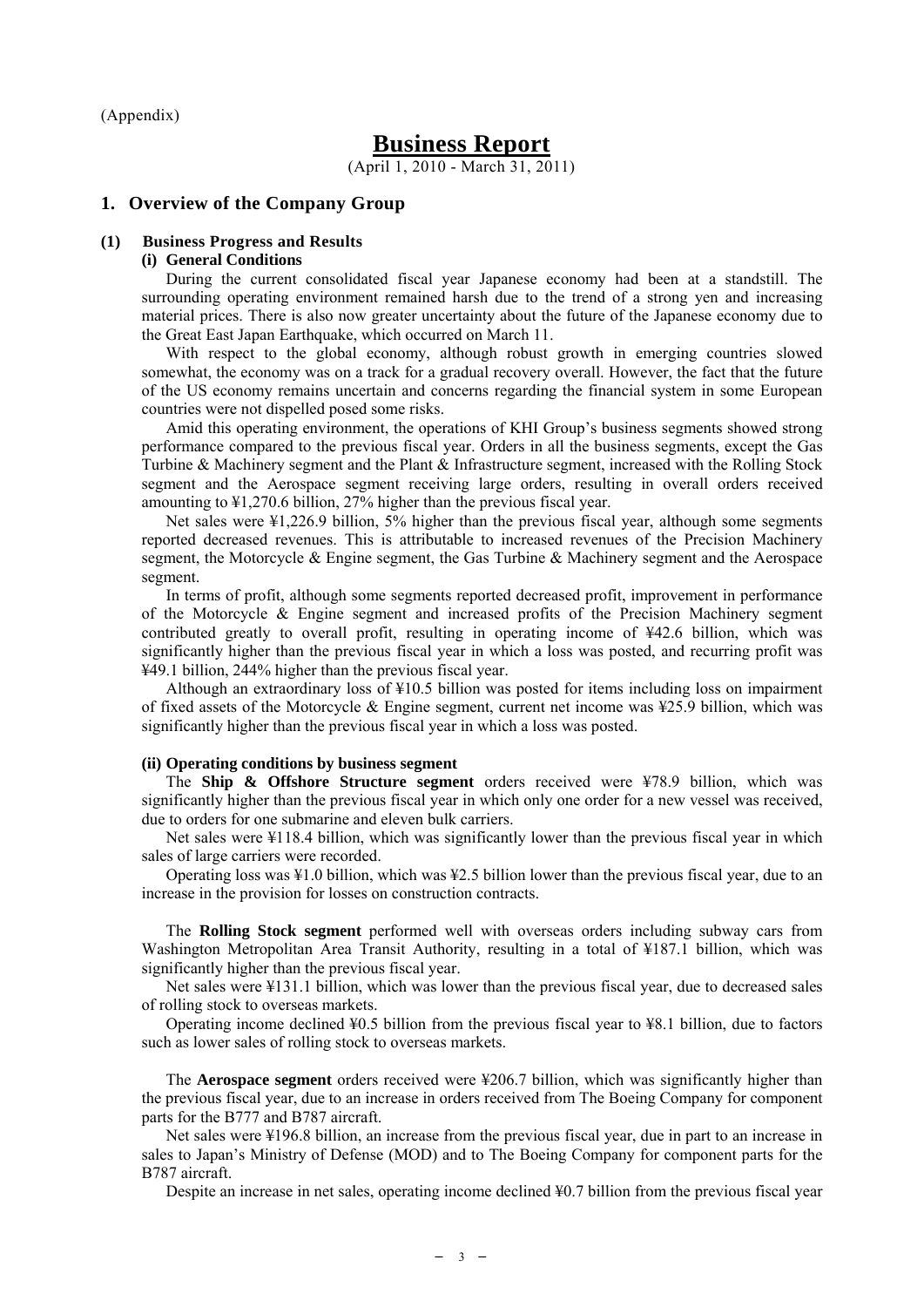to ¥3.0 billion, due to factors such as the strong Yen.

The **Gas Turbine & Machinery segment** orders received were ¥187.5 billion, which was lower than the previous fiscal year in which large orders for components for aircraft engines and gas compressor facilities were received.

Net sales were ¥202.6 billion, which was higher than the previous fiscal year, due to an increase in sales of such items as gas compressor facilities and diesel power generation facilities.

Operating income increased ¥0.6 billion from the previous fiscal year to ¥9.5 billion, due in part to increased sales.

The **Plant & Infrastructure segment** orders received were ¥119.9 billion, which was lower than the previous fiscal year in which orders for large-scale plants were received from overseas customers.

Net sales were ¥89.0 billion, which was lower than the previous fiscal year, despite sales of various plants to domestic and overseas customers.

Despite a decline in net sales, operating income increased ¥0.3 billion from the previous fiscal year to ¥8.2 billion, due in part to improved revenues as a result of steady progress with existing orders.

Net sales of the **Motorcycle & Engine segment** were ¥234.4 billion, which was higher than the previous fiscal year, due in part to increased sales to emerging countries.

Operating loss was ¥4.9 billion. Despite the effects of the strong yen, it showed a significant improvement of ¥22.0 billion from the previous fiscal year, due to increased net sales, as well as improved marginal profit ratio and effects of measures to cut fixed expenses.

Orders received by the **Precision Machinery segment**, predominantly for hydraulic machinery from the construction machinery industry, increased significantly from the previous fiscal year to ¥148.9 billion.

Net sales were significantly higher than the previous fiscal year at ¥140.3 billion, due in part to an increase in sales of hydraulic machinery to the construction machinery industry, as well as various clean robots for semiconductor production equipment.

Operating income increased ¥18.9 billion from the previous fiscal year to ¥22.3 billion, due in part to increased net sales and improved revenues as a result of strong operating performance.

In the **Others segment** net sales were higher than the previous fiscal year at ¥114.0 billion.

Operating income/loss improved significantly from the previous fiscal year in which a loss was posted, resulting in an income of ¥2.5 billion.

| (Orders Keeerved, Net baies and Operating Income/Loss by Beginem) |                 |                        |           |                        |                       | UTHE TOO HIIHIUH YUH   |
|-------------------------------------------------------------------|-----------------|------------------------|-----------|------------------------|-----------------------|------------------------|
|                                                                   | Orders Received |                        | Net Sales |                        | Operating Income/Loss |                        |
| Segment                                                           | Amount          | Year-on-Year<br>Change | Amount    | Year-on-Year<br>Change | Amount                | Year-on-Year<br>Change |
| Ship & Offshore Structure<br>segment                              | 789             | 628                    | 1,184     | (334)                  | (10)                  | (25)                   |
| Rolling Stock segment                                             | 1,871           | 1,208                  | 1,311     | (189)                  | 81                    | (5)                    |
| Aerospace segment                                                 | 2,067           | 353                    | 1,968     | 79                     | 30                    | (7)                    |
| Gas Turbine & Machinery<br>segment                                | 1,875           | (386)                  | 2,026     | 113                    | 95                    | 6                      |
| Plant & Infrastructure segment                                    | 1,199           | (156)                  | 890       | (185)                  | 82                    | 3                      |
| Motorcycle $&$ Engine segment                                     | 2,344           | 313                    | 2,344     | 313                    | (49)                  | 220                    |
| Precision Machinery segment                                       | 1,489           | 640                    | 1,403     | 576                    | 223                   | 189                    |
| Others                                                            | 1,068           | 92                     | 1,140     | 161                    | 25                    | 36                     |
| Eliminations and corporate                                        |                 |                        |           |                        | (53)                  | 22                     |
| Total                                                             | 12,706          | 2,693                  | 12,269    | 534                    | 426                   | 439                    |

#### **(Orders Received, Net Sales and Operating Income/Loss by Segment)** Unit: 100 million yen

(Notes) 1. Net sales recorded are for sales to external customers.

2. The net sales figure for Motorcycle & Engine segment is also used as the figure for orders received.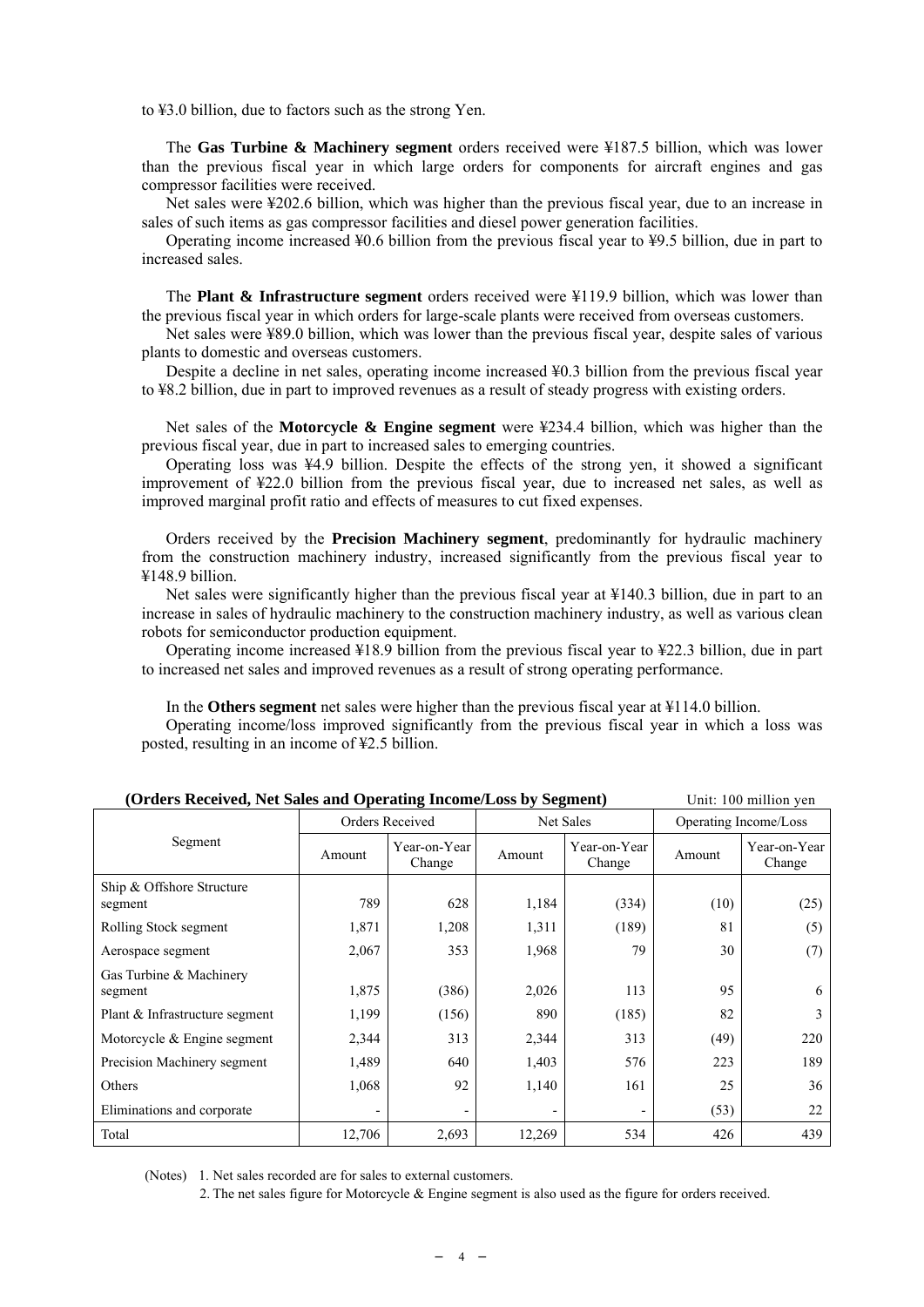- 3. From the first quarter of the 188th fiscal year, the name of "Consumer Products & Machinery segment" was changed to the "Motorcycle & Engine segment," while the name of the "Hydraulic Machinery segment" was changed to the "Precision Machinery segment." Also, from the third quarter of the 188th fiscal year, the name of "Shipbuilding segment" was changed to the "Ship & Offshore Structure segment."
- 4. From the 188th fiscal year, the robot division was reclassified from the "Motorcycle & Engine segment" to the "Precision Machinery segment," while the crushing machine division was reclassified from the "Rolling Stock segment" to the "Plant & Infrastructure segment."
- 5. From the 188th fiscal year, we adopted the "Revised Accounting Standard for Disclosures about Segments of an Enterprise and Related Information" and its associated "Guidance on the Accounting Standard for Disclosures about Segments of an Enterprise and Related Information". Accordingly, the cost burden of each business division regarding the Head Office Department was changed. Previously, the difference between the initial estimate of cost burden and the actual burden was reallocated to each business division, but from the 188th fiscal year, such difference is recorded in the "Eliminations and corporate."
- 6. The year-on-year change figures are calculated using the figures of the previous fiscal year recalculated based on the above-mentioned notes 4 and 5.

#### **(2) Capital Investments, etc.**

In the current consolidated fiscal year (ended March 31, 2011) KHI Group's total amount of capital investment was ¥55.3 billion, predominantly for renewal of aging equipment and facilities for streamlining production, which also includes necessary facilities to handle new machine types and products.

Main capital investments completed and/or acquired during the current consolidated fiscal year, and main capital investments under construction as at the end of the current consolidated fiscal year are listed below.

(i) Main capital investments completed and/or acquired during the consolidated fiscal year under review

| • Aircraft production facilities            | (Aerospace segment)               |
|---------------------------------------------|-----------------------------------|
| • Gas Turbines production facilities        | (Gas Turbine & Machinery segment) |
| • Hydraulic machinery production facilities | (Precision Machinery segment)     |

(ii) Main capital investments under construction as at the end of the consolidated fiscal year under review

| • Rolling stock production management systems | (Rolling Stock segment) |
|-----------------------------------------------|-------------------------|
| • Aircraft production facilities              | (Aerospace segment)     |
| • Kobe Works General Office                   | (company-wide)          |

#### **(3) Financing**

Funds of ¥24.0 billion from long-term loans and ¥20.0 billion from domestic unsecured straight bonds and other funds from various sources were raised in the current consolidated fiscal year. The funds were allocated to such items as long-term loan repayments, capital investments and working capital.

- **(4) Assignment of businesses, absorption-type splits and incorporation-type corporate splits**  Not applicable.
- **(5) Transfer of business from other companies**  Not applicable.
- **(6) Succession of rights and obligations pertaining to the business of another juridical person, etc. due to absorption-type merger or absorption-type company split**

We merged Kawasaki Shipbuilding Corporation, Kawasaki Precision Machinery Ltd. and Kawasaki Plant Systems, Ltd. which are wholly-owned subsidiaries of our company as of October 1, 2010.

**(7) Acquisition or disposal of another company's stocks or other holdings, or share options, etc.**  Not applicable.

#### **(8) Issues to be addressed**

In order for KHI Group to achieve sustained growth into the future, it has become important to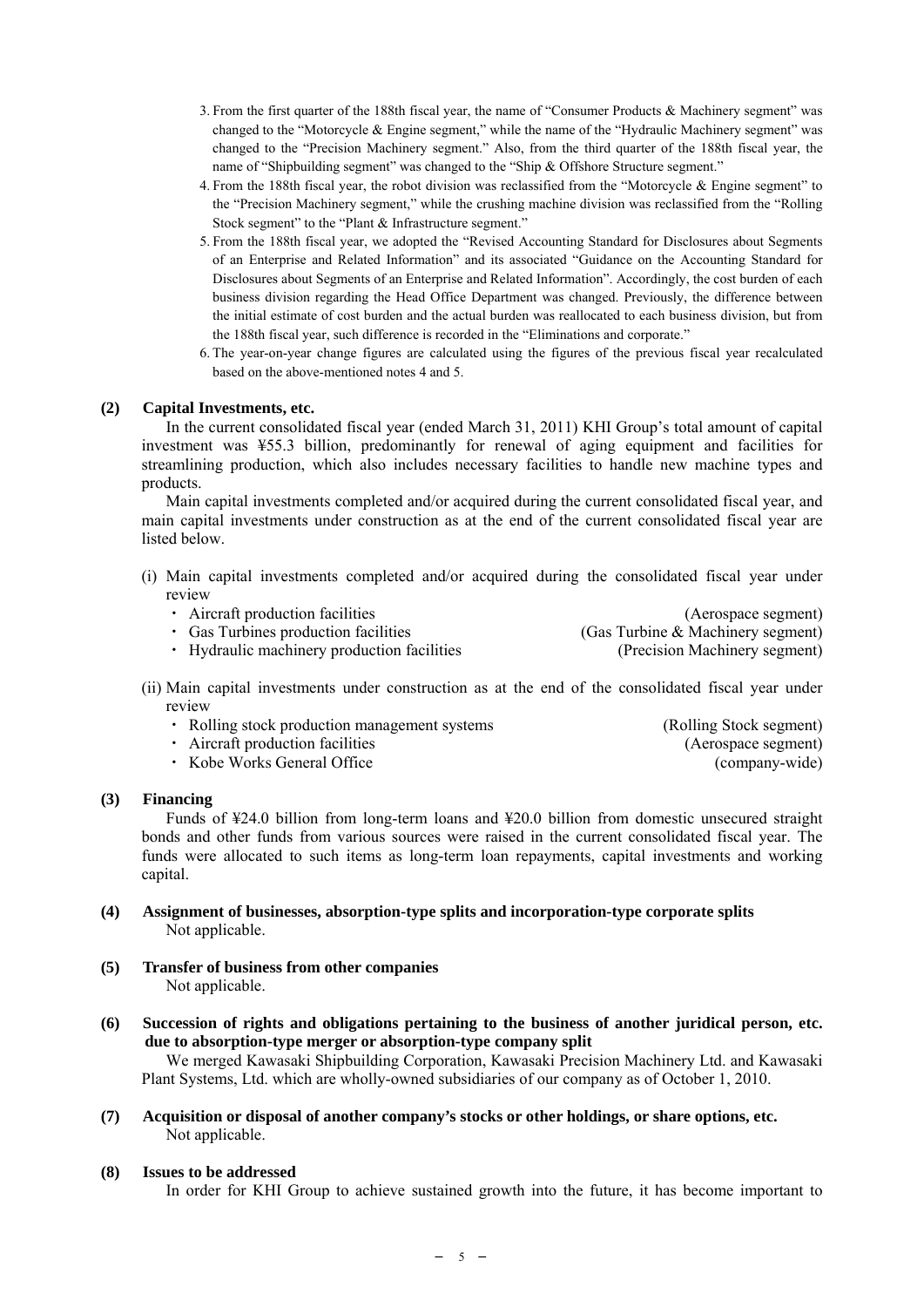secure a level of performance in FY2011 (the interim year of "MTBP2010" (from FY2010 to FY2012)) that exceeds that of FY2010 and ensure achievement of the objectives of MTBP2010 for FY2012. Although the impact of the strong Yen on the Motorcycle  $\&$  Engine segment was larger than expected in FY2010, we succeeded in achieving a level of performance that exceeded the initial target, due to securing profitability as a result of large-scale projects and growth of the hydraulic machinery business for China. We will continue to work on the thorough reimplementation of "employing prudent risk management" and "emphasizing quality over quantity", satisfy demand from emerging countries and enhance measures to respond to exchange fluctuations to reinforce our revenue base.

To strengthen our financial and business position, we will focus on enhancing financial strength, improving the efficiency of capital use and cutting fixed expenses. Moreover, taking the opportunity of the consolidation of four Group companies on October 1, 2010, we will strengthen system proposals as well as system orders on a group-wide basis by sharing and using intellectual properties such as technology and human resources accumulated in each business division across the entire Group.

The Great East Japan Earthquake, which occurred on March 11, 2011 caused unprecedented damage in Japan. Based on experience of the recovery from the Great Hanshin-Awaji Earthquake, the KHI Group will cooperate fully with restoration and recovery from the damage of the Earthquake by actively providing our technologies and products in the area of energy and environment.

The initiatives to be undertaken by each business segment are as follows.

- (i) Ship & Offshore Structures: Maintain competitiveness of the business in China, and reform the structure of the domestic segments as the engineering and leading technology development center
- (ii) Rolling Stock: Enhance competitiveness in domestic and overseas markets through low-cost rolling stock, reinforce our project management to handle overseas projects in the North America and Asian markets, overseas high-speed rolling stock, and overseas system projects, etc.
- (iii) Aerospace: Move ahead with major projects, including moving into the mass production of the next maritime patrol aircraft, next transport aircraft, and component parts for the Boeing 787
- (iv) Gas Turbine & Machinery: Promote development of new models of jet engines for commercial aircraft, strengthen the energy and environment business areas through promoting development of new products and models, including industrial gas turbines and high-efficiency gas engines, and increase competitiveness by improving productivity
- (v) Plant & Infrastructure: Bolster research and development in order to expand in the fields of energy and the environment, and accelerate efforts to commercialize new products and new business concepts
- (vi) Motorcycle & Engine: Enhance cost competitiveness through optimal production and optimal procurement on a global basis, expand sales channels and develop new markets in emerging countries we already enter (Southeast Asia and Brazil, etc.) and develop leading technologies to respond to environmental requirements
- (vii) Precision Machinery: Accurately respond to strong demand for hydraulic equipment for construction machinery in China and emerging markets and strengthen system-handling capabilities for industrial robots
- (viii)Others: Improve development and sales capabilities with respect to the construction machinery division by deepening our alliance with Hitachi Construction Machinery Co., Ltd. and enhance profitability by lowering break-even points

Needless to say, compliance is a fundamental premise in carrying out business activities such as those above. KHI Group strives to ensure that employees are made thoroughly aware of the provisions of the various laws and regulations which apply to them, by implementing such measures as establishing internal regulations concerning corporate ethics, carrying out staff training for each position level, distribution of compliance guidebooks, and setting up CSR committees in each organization. Furthermore, we have continued to take thoroughgoing organizational compliance initiatives by setting up a department which presides over internal controls, compliance, and CSR promotion, and creating units in charge of compliance within each business unit, while also striving to create a corporate culture that places the highest priority at all times on information disclosure and transparency.

KHI Group aims to increase profitability across all businesses in this way, and along with enhancing corporate value through thorough compliance, it aims to establish the Kawasaki brand as one that can be highly trusted.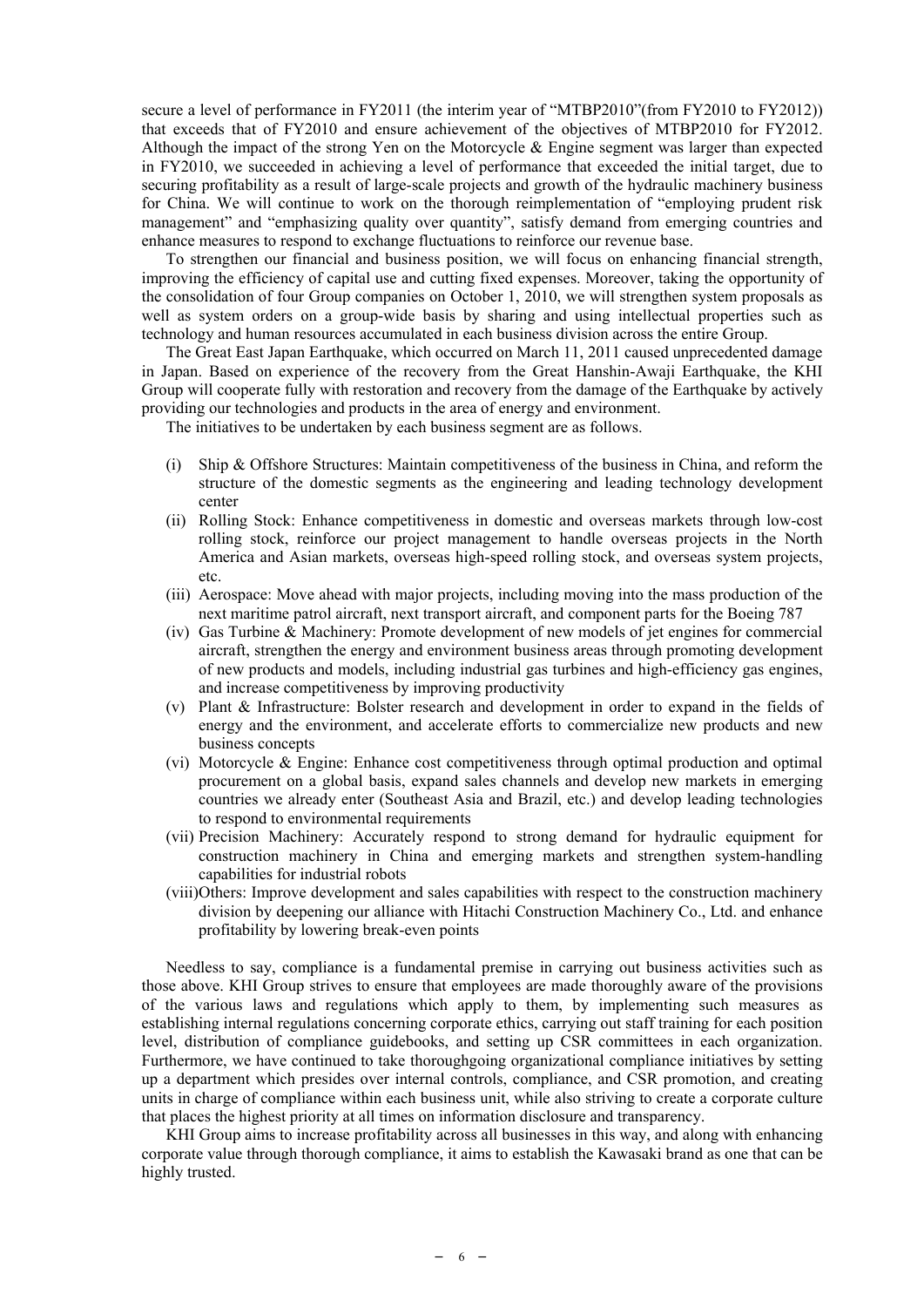# **(9) Trends in Assets and Income (i) Company Group Assets and Income**

| $\sim$ $\prime$                   |                          |                          |                          | Unit: 100 million yen                   |
|-----------------------------------|--------------------------|--------------------------|--------------------------|-----------------------------------------|
| Item                              | The 185th fiscal<br>year | The 186th fiscal<br>year | The 187th fiscal<br>year | The 188th fiscal year<br>(under review) |
| Orders received                   | 16,107                   | 15,405                   | 10,012                   | 12,706                                  |
| Net sales                         | 15,010                   | 13,385                   | 11,734                   | 12,269                                  |
| Recurring profit                  | 639                      | 387                      | 142                      | 491                                     |
| Net income (loss)                 | 351                      | 117                      | (108)                    | 259                                     |
| Net income (loss) per share (yen) | 421.08                   | 47.02                    | $(\frac{46.51}{3})$      | 415.55                                  |
| Total assets                      | 13,787                   | 13,997                   | 13,524                   | 13,542                                  |
| Net assets                        | 3,190                    | 2,952                    | 2,830                    | 2,974                                   |

# **(ii) Company Assets and Income**

| (II) Company Assets and Income    |                          |                          |                          | Unit: 100 million yen                   |
|-----------------------------------|--------------------------|--------------------------|--------------------------|-----------------------------------------|
| Item                              | The 185th fiscal<br>year | The 186th fiscal<br>year | The 187th fiscal<br>year | The 188th fiscal year<br>(under review) |
| Orders received                   | 8,913                    | 10,545                   | 5,786                    | 8,160                                   |
| Net sales                         | 8,899                    | 7,714                    | 6,441                    | 8,174                                   |
| Recurring profit                  | 317                      | 26                       | 86                       | 328                                     |
| Net income (loss)                 | 208                      | (61)                     | (54)                     | 333                                     |
| Net income (loss) per share (yen) | ¥12.49                   | $(*3.66)$                | $(*3.24)$                | ¥19.97                                  |
| Total assets                      | 9,229                    | 9,779                    | 9,764                    | 11,160                                  |
| Net assets                        | 2,553                    | 2,307                    | 2,207                    | 2,468                                   |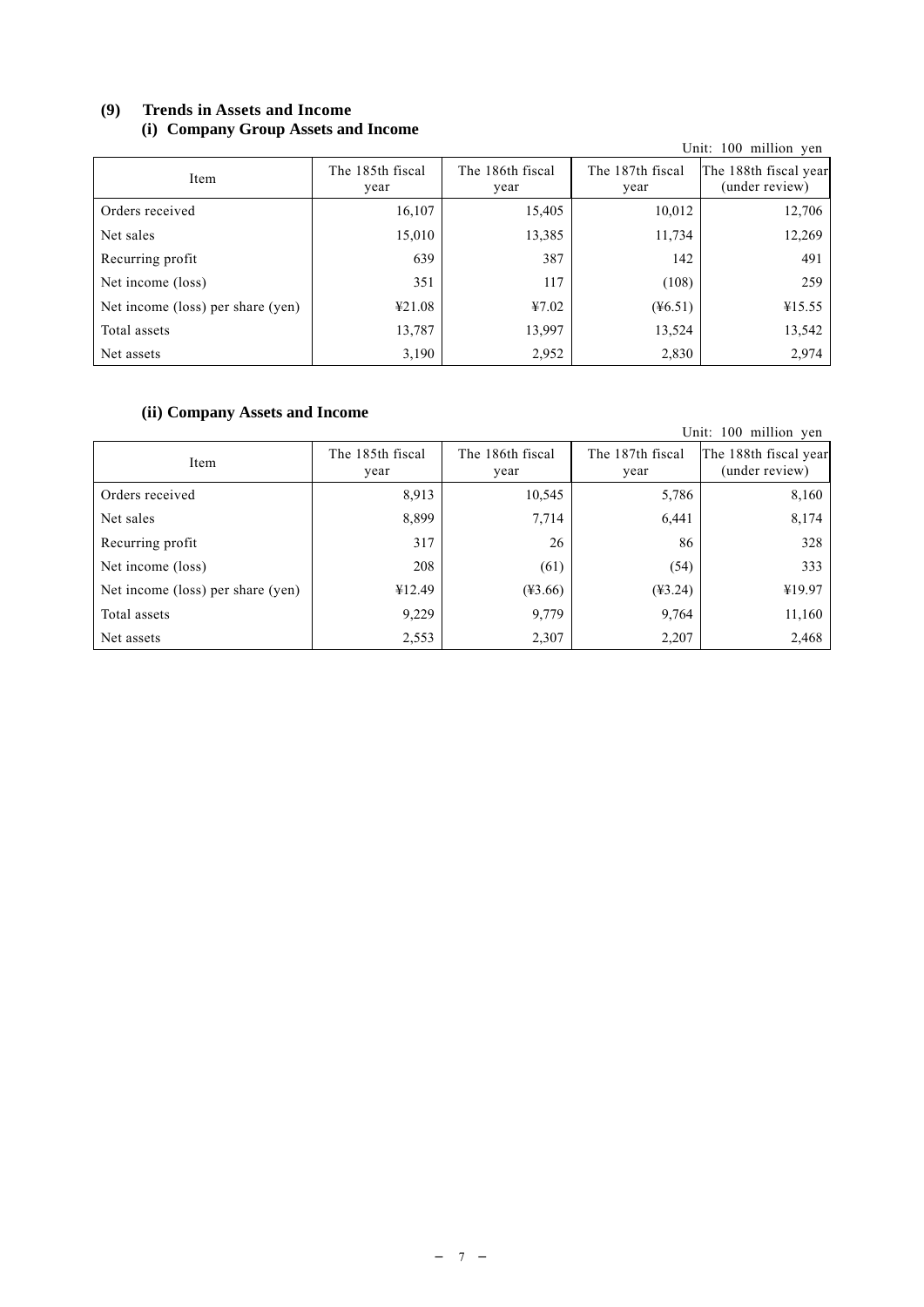# **(10) Major Parent Companies and Subsidiaries**

**(i) Parent Companies** 

Not applicable.

# **(ii) Major Subsidiaries**

| Company name                                       | Capital                     | The<br>Company's<br>percentage of<br>equity<br>participation | Main business                                                                                                                                                                                           |
|----------------------------------------------------|-----------------------------|--------------------------------------------------------------|---------------------------------------------------------------------------------------------------------------------------------------------------------------------------------------------------------|
| Kawasaki Trading Co., Ltd.                         | $\frac{1}{2}600$ million    | 70%                                                          | Sale of various industrial machinery, petroleum,<br>steel, air conditioning equipment, etc.                                                                                                             |
| NIPPI Corporation                                  | $¥ 6,048$ million           | 100%                                                         | Manufacture, maintenance, and modification of<br>aircraft; manufacture of rocket components,<br>aerospace equipment, targeting systems,<br>nondestructive testing systems, and industrial<br>fans       |
| <b>KCM</b> Corporation                             | $4,825$ million             | Note 2                                                       | Design, manufacture, sale, repair, etc. of<br>construction machinery                                                                                                                                    |
| Kawasaki Thermal Engineering Co.,<br>Ltd.          | $\frac{1}{4}$ 1,460 million | 83%                                                          | Manufacture, sales, installation and after-sales<br>service for boilers, air-conditioning equipment<br>and absorption-style heat pumps, etc.                                                            |
| Kawasaki Machine Systems, Ltd.                     | $\frac{1}{2}$ 796 million   | 100%                                                         | Sale and repair of gas turbine generators,<br>industrial robots, and other industrial machinery                                                                                                         |
| EarthTechnica Co., Ltd.                            | $\frac{1}{200}$ million     | 100%                                                         | Design, execution and supervision of<br>engineering, construction, installation of<br>machinery and appliances; design, manufacture,<br>and sale of crushers, grinders, sorters, and other<br>equipment |
| <b>KCMJ</b> Corporation                            | $\frac{1}{2}$ 300 million   | Note 3                                                       | Sale and repair of construction machinery,<br>hydraulic machinery, and other industrial<br>machinery                                                                                                    |
| Kawasaki Motors Corporation Japan                  | $\frac{1}{2}$ 100 million   | 100%                                                         | Sole distributor of motorcycles and personal<br>water craft in Japan                                                                                                                                    |
| Kawasaki Motors Corp., U.S.A.                      | U.S.\$ 165 million          | 100%                                                         | Sales of motorcycles, 4-wheel buggies, personal<br>water craft, general purpose gasoline engines in<br>the U.S.                                                                                         |
| Kawasaki Motors<br>Manufacturing Corp., U.S.A.     | U.S.\$ 120 million          | 100%                                                         | Manufacture of motorcycles, 4-wheel buggies,<br>personal water craft, general purpose gasoline<br>engines, rolling stock, and industrial robots in<br>the U.S.                                          |
| Kawasaki Rail Car, Inc.                            | U.S.\$60 million            | Note 4                                                       | Manufacture and after-sales service for rolling<br>stock and related products, various engineering<br>services                                                                                          |
| Kawasaki Motors Europe N.V.                        | €64 million                 | 100%                                                         | Sole distributorship of motorcycles, 4-wheel<br>buggies, personal water craft, general purpose<br>gasoline engines in Europe                                                                            |
| Kawasaki Motors Enterprise<br>(Thailand) Co., Ltd. | 1,900 million baht          | 100%                                                         | Manufacture and sale of motorcycles in<br>Thailand                                                                                                                                                      |
| P.T. Kawasaki Motor Indonesia                      | U.S.\$40 million            | 83%                                                          | Manufacture and sale of motorcycles in<br>Indonesia                                                                                                                                                     |
| Kawasaki Motors (Phils.) Corporation               | 101 million peso            | 50%                                                          | Manufacture and sale of motorcycles in the<br>Philippines                                                                                                                                               |
| Flutek, Ltd.                                       | 1,310 million<br>won        | 50%                                                          | Assembly and after-sales services for hydraulic<br>equipment in Korea                                                                                                                                   |

(Notes) 1. Starting from the current consolidated fiscal year, the following changes were made in relation to companies classified as major subsidiaries: Flutek, Ltd. was added; Kawasaki Shipbuilding Corporation, Kawasaki Precision Machinery Ltd., Kawasaki Plant Systems, Ltd., which were merged by the Company, Kawasaki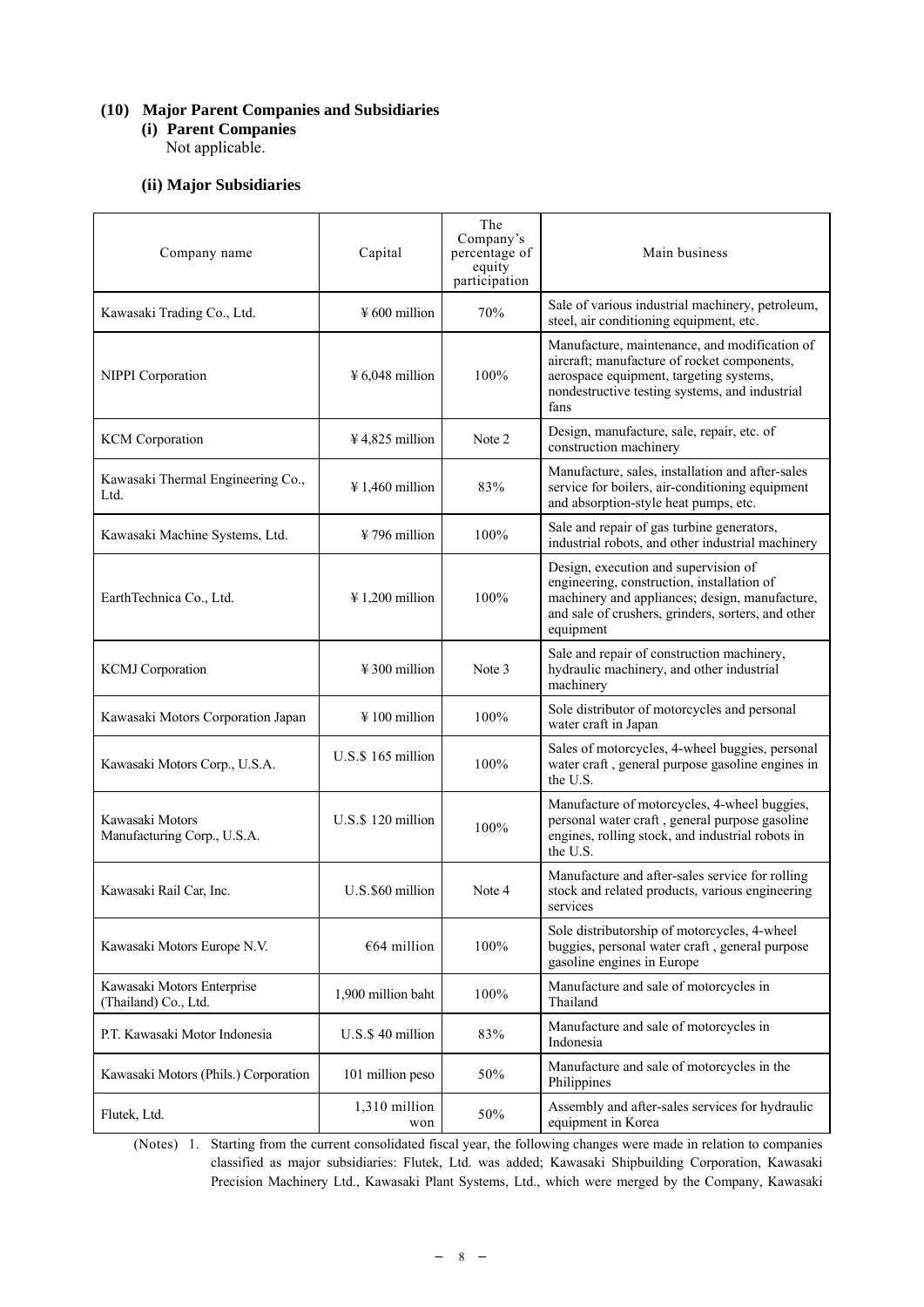Life Corporation and Canadian Kawasaki Motors Inc. were excluded.

- 2. KCM Corporation implemented allocation of new shares to Hitachi Construction Machinery Co., Ltd. as of June 30, 2010 with the capital participation by Hitachi Construction Machinery Co., Ltd. Accordingly, Kawasaki Heavy Industries, Ltd. holds 66% of KCM Corporation's shares, while Hitachi Construction Machinery Co., Ltd. holds the remaining 34%.
- 3. KCMJ Corporation is a wholly-owned subsidiary of KCM Corporation.
- 4. Kawasaki Rail Car, Inc. is a wholly-owned subsidiary of Kawasaki Motors Manufacturing Corp., U.S.A.

#### **(iii) Progress of Business Combinations**

There are 96 consolidated subsidiaries, including 16 companies which are cited in (ii) above as major subsidiaries, and there are 14 companies which are accounted for using the equity method.

#### **(iv) Results of Business Combinations**

As stated above in "Business Progress and Results", for the current consolidated fiscal year net sales increased ¥53.4 billion (5%) compared to the previous fiscal year, to ¥1,226.9 billion, and consolidated current net income was ¥25.9 billion.

| Segment                           | Main Business                                                                                                                                                                        | Number of Employees                            |
|-----------------------------------|--------------------------------------------------------------------------------------------------------------------------------------------------------------------------------------|------------------------------------------------|
| Ship & Offshore Structure segment | Manufacture and sale of ships, etc.                                                                                                                                                  | 2,773                                          |
| Rolling Stock segment             | Manufacture and sale of rolling stock, and snow removal<br>machinery, etc.                                                                                                           | 3,158                                          |
| Aerospace segment                 | Manufacture and sale of aircraft, etc.                                                                                                                                               | 5,344                                          |
| Gas Turbine & Machinery segment   | Manufacture and sale of jet engines, general purpose gas<br>turbines, prime movers, etc.                                                                                             | 3,500                                          |
| Plant & Infrastructure segment    | Manufacture and sale of industrial machinery, boilers,<br>environmental equipment, steel structures, etc.                                                                            | 2,931                                          |
| Motorcycle & Engine segment       | Manufacture and sale of motorcycles, four-wheel buggies<br>(ATVs), multi-purpose four-wheel vehicles, personal<br>watercraft ("jet skis"), general purpose gasoline engines,<br>etc. | 8,819                                          |
| Precision Machinery segment       | Manufacture and sale of hydraulic machinery and<br>industrial robots, etc.                                                                                                           | 2,147                                          |
| Other                             | Manufacture and sale of construction machinery,<br>Administration of commercial and welfare facilities, etc.                                                                         | 3,094                                          |
| Company-wide common areas         | (Head Office Administration Department, Research &<br>Development Department, etc.)                                                                                                  | 940                                            |
| Total                             |                                                                                                                                                                                      | 32,706<br>24,511<br>Japan<br>8,195<br>Overseas |

#### **(11) Company Group's Main Business and Number of Employees**

(Note)This company has 14,617 employees (average age: 42.0 years; average years of service: 17.1 years)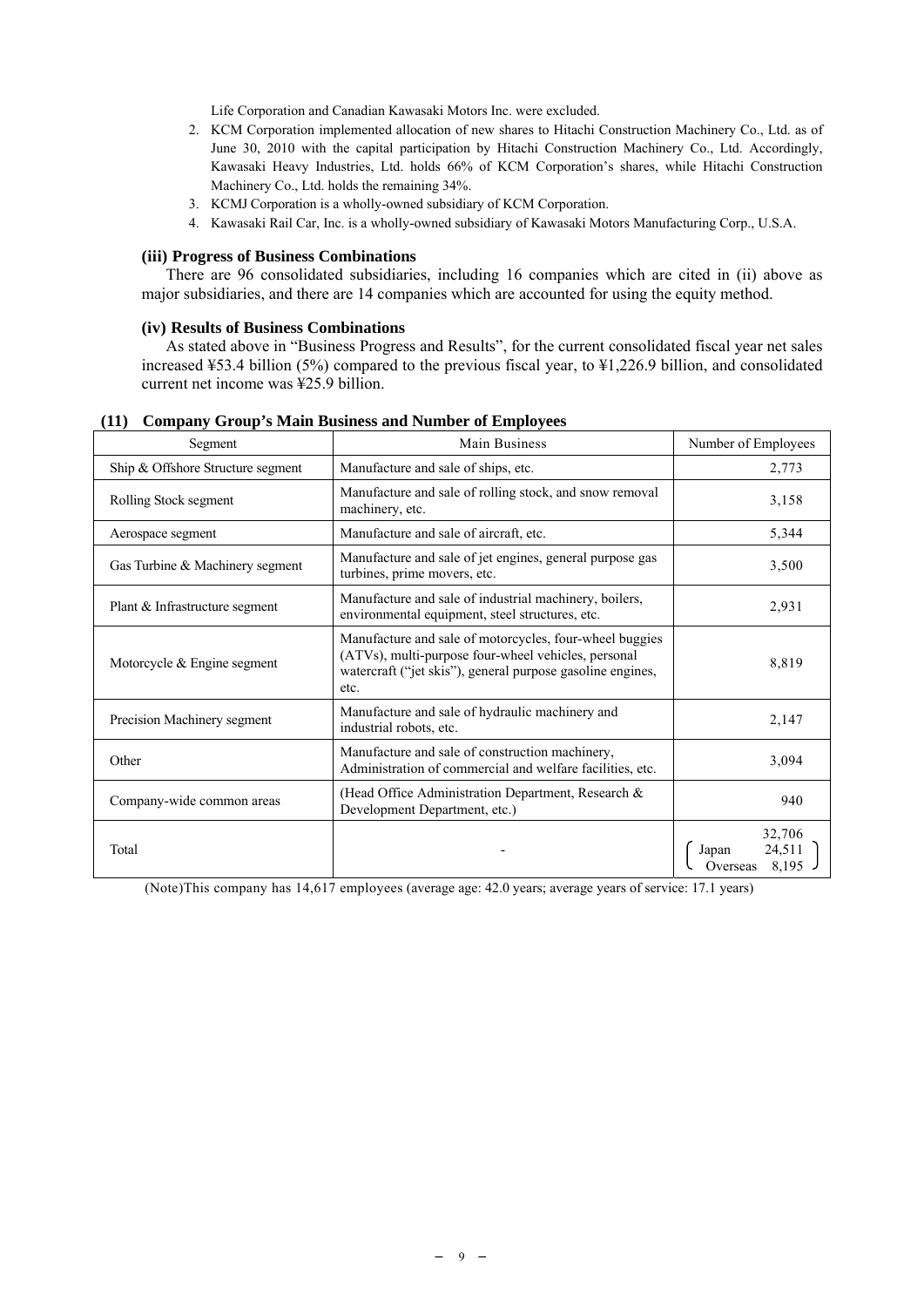|           |                 | Name and location                                                                                                                                                                                                                                                                                                                                                                                  |
|-----------|-----------------|----------------------------------------------------------------------------------------------------------------------------------------------------------------------------------------------------------------------------------------------------------------------------------------------------------------------------------------------------------------------------------------------------|
| Principal | Head office     | Kobe Head Office, Tokyo Head Office 2 Head Offices                                                                                                                                                                                                                                                                                                                                                 |
| offices   | <b>Branches</b> | Sapporo Office, Nagoya Office, Osaka Office, Fukuoka Office 4 Offices                                                                                                                                                                                                                                                                                                                              |
|           | Plants, etc.    | Gifu Works (Kakamigahara), Nagoya Works 1 (Yatomi, Aichi), Nagoya Works 2 (Ama-gun,<br>Aichi), Kobe Works, Hyogo Works, Seishin Works, Nishi Kobe Works (Kobe), Akashi Works<br>(Akashi), Kakogawa Works (Kakogawa), Harima Works (Kako-gun, Hyogo), Sakaide Works<br>(Sakaide, Kagawa), Tokyo Office (Koto-ku, Tokyo), Technical Institute (Akashi) 13 Works<br>(including a Technical Institute) |

# **(12) Company Group's Principal Offices and Plants (i) The Company**

# **(ii) Material Subsidiaries i) Domestic**

| Company name                           | Location of principal offices  | Location of plants       |
|----------------------------------------|--------------------------------|--------------------------|
| Kawasaki Trading Co., Ltd.             | Kobe, Chiyoda-ku, Tokyo        | ٠                        |
| NIPPI Corporation                      | Yokohama                       | Yokohama, Yamato         |
| <b>KCM</b> Corporation                 | Kako-gun, Hyogo                | Kako-gun, Hyogo          |
| Kawasaki Thermal Engineering Co., Ltd. | Kusatsu, Osaka, Koto-ku, Tokyo | Kusatsu                  |
| Kawasaki Machine Systems, Ltd.         | Osaka                          | ٠                        |
| EarthTechnica Co., Ltd.                | Chiyoda-ku, Tokyo              | Yachiyo                  |
| <b>KCMJ</b> Corporation                | Kakogawa                       | $\overline{\phantom{0}}$ |
| Kawasaki Motors Corporation Japan      | Akashi                         | $\overline{\phantom{0}}$ |

# **ii) Overseas**

| Company name                                    | Location        |
|-------------------------------------------------|-----------------|
| Kawasaki Motors Corp., U.S.A.                   | U.S.            |
| Kawasaki Motors Manufacturing Corp., U.S.A.     | U.S.            |
| Kawasaki Rail Car, Inc.                         | U.S.            |
| Kawasaki Motors Europe N.V.                     | The Netherlands |
| Kawasaki Motors Enterprise (Thailand) Co., Ltd. | Thailand        |
| P.T. Kawasaki Motor Indonesia                   | Indonesia       |
| Kawasaki Motors (Phils.) Corporation            | Philippines     |
| Flutek, Ltd.                                    | Korea           |

# **(13) Principal lenders**

| Lenders                                  | Balance of Loans |            |     |  |
|------------------------------------------|------------------|------------|-----|--|
|                                          | Long term        | Short term |     |  |
| Mizuho Corporate Bank, Ltd.              | 109              | 437        | 547 |  |
| Sumitomo Mitsui Banking Corporation      | 195              | 168        | 363 |  |
| The Sumitomo Trust and Banking Co., Ltd. | 170              | 63         | 233 |  |
| Development Bank of Japan Inc.           | 161              |            | 163 |  |
| The Bank of Tokyo-Mitsubishi UFJ, Ltd.   |                  | 110        | 110 |  |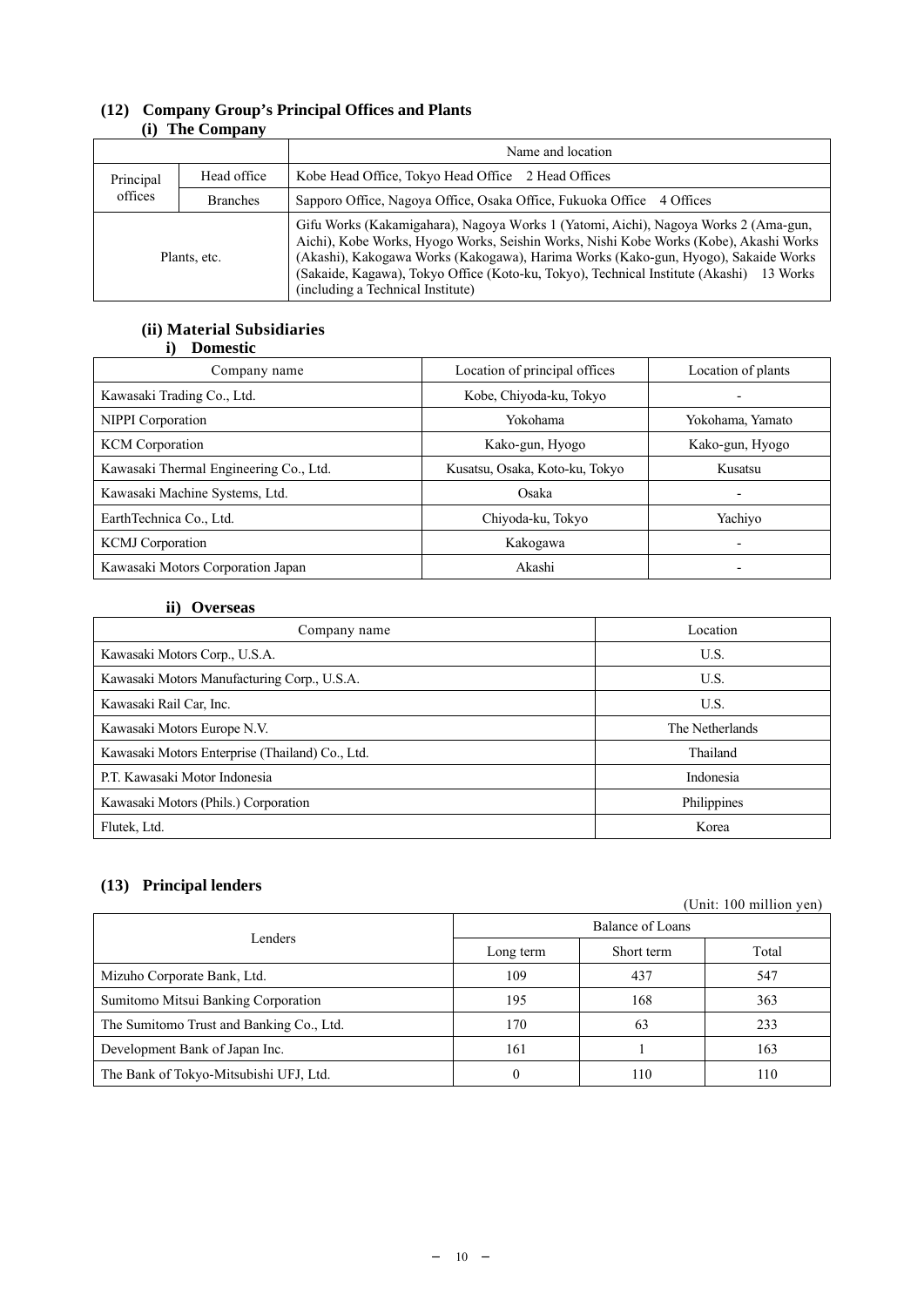## **(14) Other important issues concerning the current situation of corporate groups**

#### **Important law suits cases etc**

The Japan Fair Trade Commission issued on June 27, 2006 a cease and desist order against our company on the grounds that there was illegal conduct (bid rigging) in violation of the Antimonopoly Act in relation to the construction of refuse incineration plants ordered by municipal governments etc. We have, however, lodged an appeal with the Tokyo High Court to seek for the cancellation of the decision. In that appeal, the Tokyo High Court ruled against our company (i.e. not agreeing to cancel the decision). We therefore appealed to the Supreme Court on October 9, 2008, however, on October 6, 2009, the appeal was declined, which confirms our company lost the suit.

The Japan Fair Trade Commission issued a surcharge payment order on March 23, 2007 for the amount of ¥5,165 million against our company. We have appealed the decision to the Japan Fair Trade Commission and demanded a trial. However, since the same payment order for the amount of ¥5,165 million was issued in the decision made on November 10, 2010, we decided not to challenge the decision. We paid the surcharge in full on January 11, 2011, which closed this case.

Meanwhile, in relation to this matter, law suits have been filed against our company individually or severally with other companies as follows as of the end of March 2011, in order to seek damages from us on the grounds that we caused damage to the ordering parties due to bid rigging. Lawsuits settled during FY2010 are also included.

| Municipalities, etc.                      | Status of the law suits                                                                                                                                                                                                                                                                                                                                                                                                                                                                                                                                                                                                                                                          |
|-------------------------------------------|----------------------------------------------------------------------------------------------------------------------------------------------------------------------------------------------------------------------------------------------------------------------------------------------------------------------------------------------------------------------------------------------------------------------------------------------------------------------------------------------------------------------------------------------------------------------------------------------------------------------------------------------------------------------------------|
| Atami City                                | The Supreme Court ruled in favor of our company and others on April 13, 2009 (i.e. declined the<br>appeal of citizens seeking damages of ¥1,357 million against seven companies including our<br>company), which confirmed that our company won the suit. However, an action for damages of ¥512<br>million has been brought against five companies including our company by Atami City at Tokyo High<br>Court on August 19, 2010. The case is currently under dispute.                                                                                                                                                                                                          |
| Amagasaki City<br>(Civil lawsuits)        | Osaka High Court ruled in favor of our company and others on November 30, 2007 (i.e. declined the<br>demand by citizens for the payment of ¥848 million against the six companies including our<br>company). The citizens' group appealed to the Supreme Court. The Supreme Court reversed the High<br>Court decision and sent the case back to Osaka High Court on April 28, 2009. Osaka High Court ruled<br>against our company and others on July 23, 2010 (i.e. ordered the six companies including our<br>company to pay ¥336 million). Although the six companies did not appeal to the Supreme Court, the<br>citizen's group did so. The case is currently under dispute. |
| Ichinomiya City                           | Nagoya High Court ruled against our company and others (i.e. ordered the payment of ¥1,215 million<br>against five companies including our company) on August 27, 2010. Since JFE Engineering<br>Corporation, the party that received the order, agreed to pay, the case is now closed.                                                                                                                                                                                                                                                                                                                                                                                          |
| Sado City                                 | An action for damages of ¥621 million has been brought against our company at Niigata District Court<br>on May 26, 2009. The case is currently under dispute.                                                                                                                                                                                                                                                                                                                                                                                                                                                                                                                    |
| Greater Chichibu<br>Municipal Association | An action for damages of ¥952 million has been brought against five companies including our<br>company at Tokyo District Court on June 18, 2009. The case is currently under dispute.                                                                                                                                                                                                                                                                                                                                                                                                                                                                                            |
| Tama River Health<br>Association          | An action for damages of ¥3,105 million has been brought against our company at Tokyo High Court<br>on June 24, 2010. The case is currently under dispute.                                                                                                                                                                                                                                                                                                                                                                                                                                                                                                                       |
| Yachiyo City                              | A settlement was reached on March 8, 2011 with our company agreeing to pay a settlement in the<br>amount of ¥519 million to Yachiyo City based on advice to settle issued by Tokyo High Court. The<br>case is now closed.                                                                                                                                                                                                                                                                                                                                                                                                                                                        |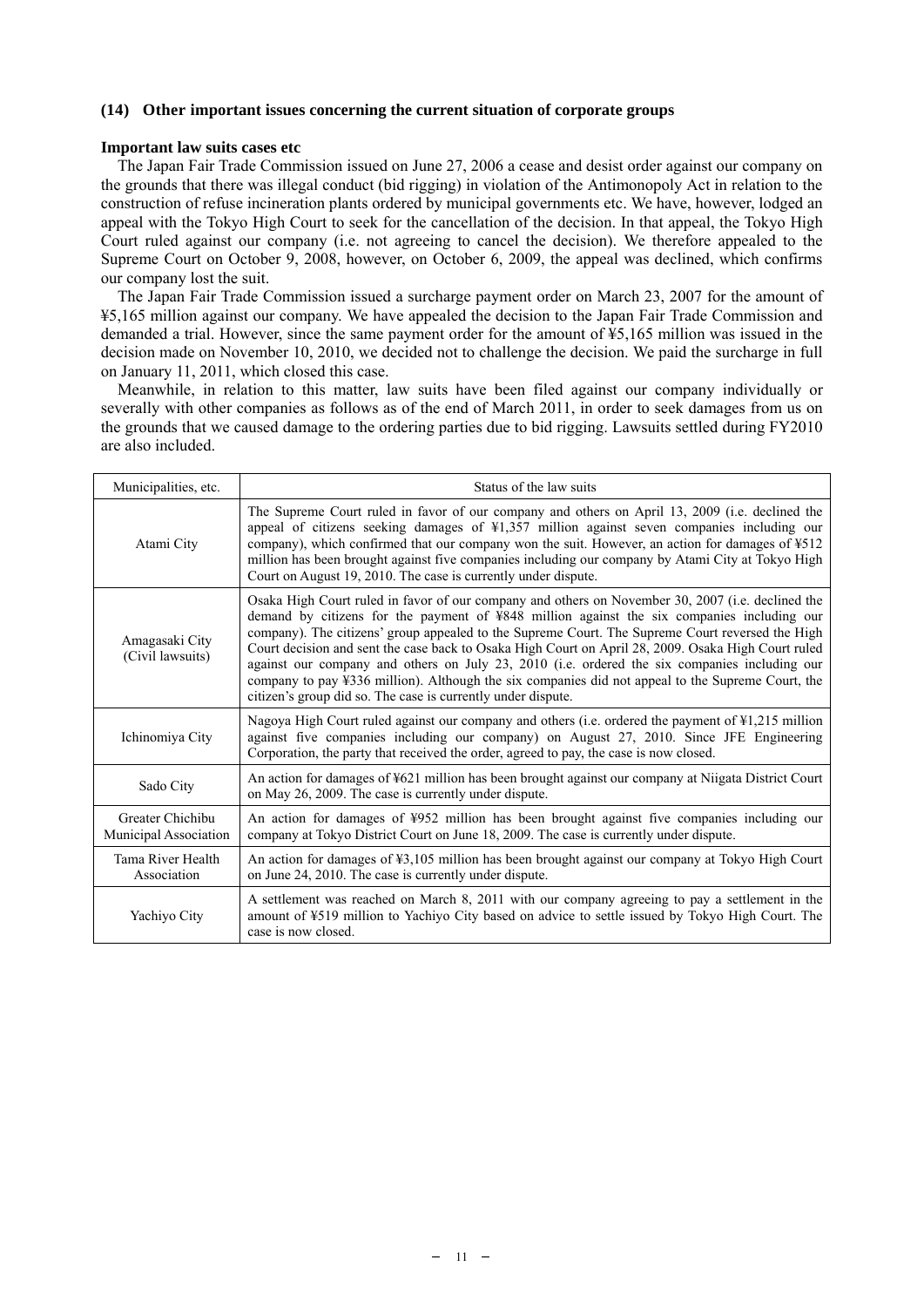# **2. Status of Shares (as of March 31, 2011)**

- **(1) Total number of shares authorized to be issued** 3,360,000,000 shares
- **(2) Total number of shares issued** 1,670,646,460 shares

(including 100,288 shares of treasury stock)

- **(3) Number of shareholders** 147,498 persons
- **(4) Major shareholders (top 10)**

| Shareholder name                                                  | Shareholders' investment in the company |                    |  |  |
|-------------------------------------------------------------------|-----------------------------------------|--------------------|--|--|
|                                                                   | Number of shares held                   | Shareholding ratio |  |  |
|                                                                   | thousand shares                         | $\frac{0}{0}$      |  |  |
| Japan Trustee Services Bank, Ltd. (Trust Account)                 | 108,235                                 | 6.4                |  |  |
| The Master Trust Bank of Japan, Ltd. (Trust Account)              | 92,260                                  | 5.5                |  |  |
| Mizuho Bank, Ltd.                                                 | 57,443                                  | 3.4                |  |  |
| <b>JFE</b> Steel Corporation                                      | 56,174                                  | 3.3                |  |  |
| Nippon Life Insurance Company                                     | 54,016                                  | 3.2                |  |  |
| Tokio Marine & Nichido Fire Insurance Co., Ltd.                   | 35,785                                  | 2.1                |  |  |
| Kawasaki Heavy Industries, Ltd. Kyoueikai                         | 33,490                                  | 2.0                |  |  |
| Kawasaki Heavy Industries, Ltd. Employees Shareholder Association | 30,828                                  | 1.8                |  |  |
| SSBT OD05 OMNIBUS ACCOUNT - TREATY CLIENTS                        | 27,579                                  | 1.6                |  |  |
| Sumitomo Mitsui Banking Corporation                               | 26,828                                  | 1.6                |  |  |

(Note) The shareholding ratio is calculated after subtracting treasury stock (100,288 shares).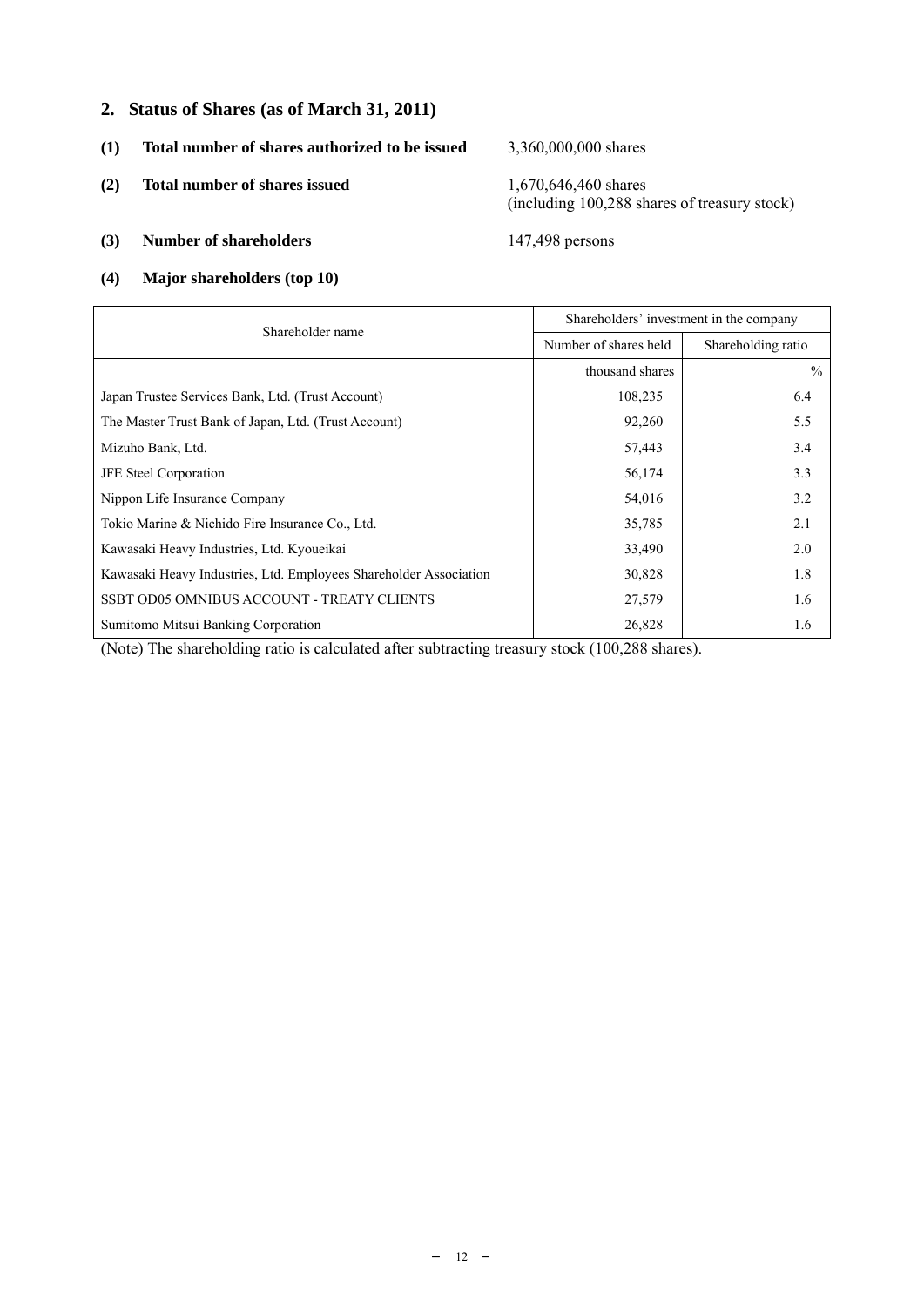# **3. Company Share Options**

- **(1) Share options held by company officers at the end of the fiscal year under review** Not applicable.
- **(2) Share options delivered to employees, etc. during the fiscal year under review** Not applicable.

## **(3) Other important matters concerning share options, etc. Share options already issued and currently existing**

| Type                                           | Euro Yen convertible bonds due 2011 with stock acquisition rights |
|------------------------------------------------|-------------------------------------------------------------------|
| Number of share options                        | 3,445                                                             |
| Type and number of underlying shares           | Common stock: 14,958,749 shares                                   |
| Share option issue price                       | Free of cost                                                      |
| Balance of bonds with stock acquisition rights | $\text{\textsterling} 3,445,000$ thousand                         |

(Note) The number of underlying shares is the balance of bonds with stock acquisition rights divided by the conversion price of ¥230.3.

In addition to the above, we have also issued convertible bonds pursuant to the previous provisions of the Commercial Code.

| l'ype                                   | No. 9 unsecured convertible bond          |
|-----------------------------------------|-------------------------------------------|
| Balance of convertible bonds            | $\text{\textsterling} 7.038,000$ thousand |
| Type of shares issued upon conversion   | Common stock                              |
| Number of shares issued upon conversion | 11,769,230 shares                         |
| Conversion price                        | ¥ 598                                     |

(Note) The number of shares issued upon conversion is the balance of convertible bonds divided by the conversion price.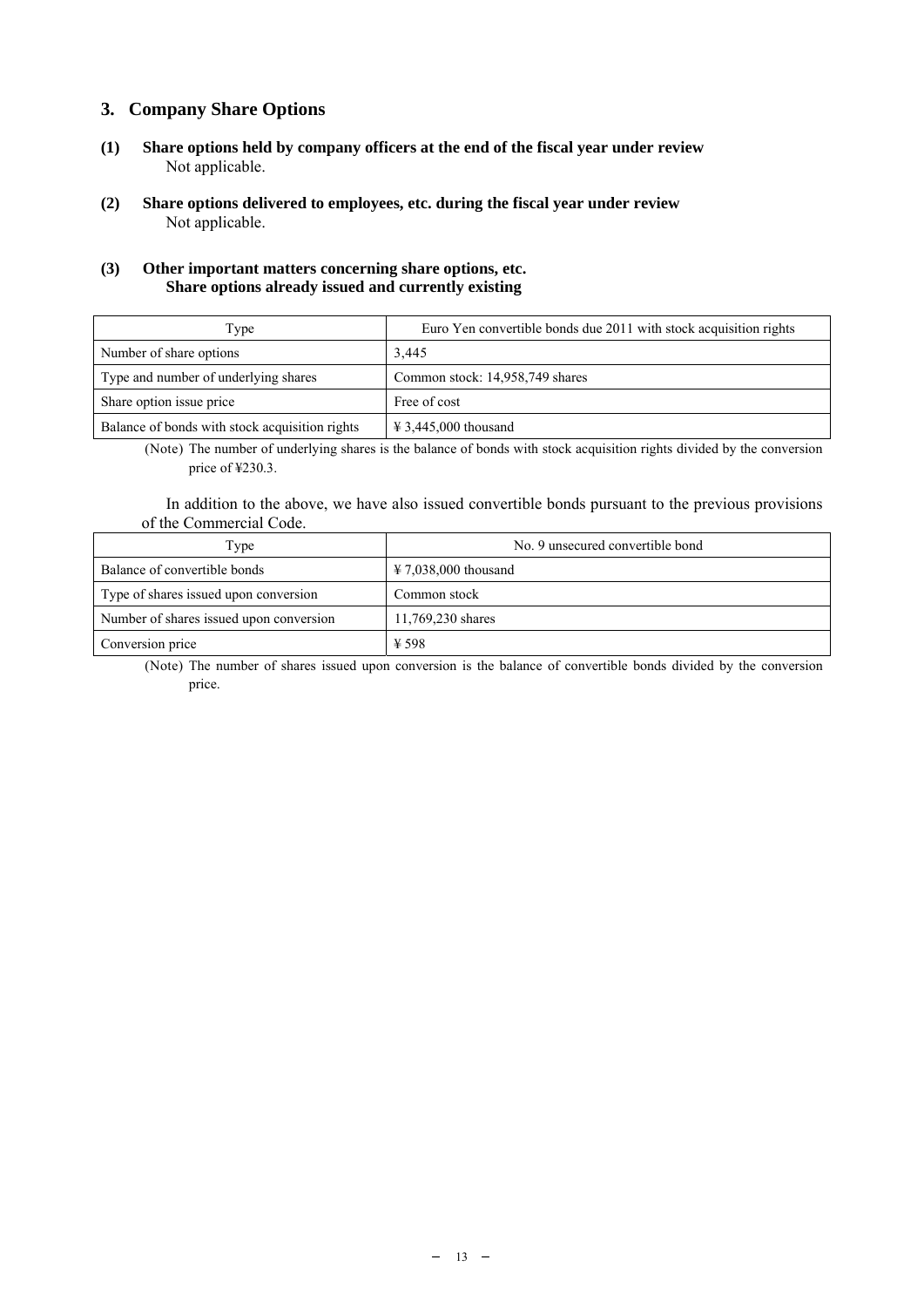# **4. Company Officers**

|           | Position                           | Name                 | Areas of Responsibility within the Company and other<br>significant concurrent positions                                                                         |
|-----------|------------------------------------|----------------------|------------------------------------------------------------------------------------------------------------------------------------------------------------------|
| $\ast$    | Chairman of the<br>Board           | Tadaharu Ohashi      | Chairman, The Kobe Chamber of Commerce and Industry<br>Vice Chairman, Kansai Economic Federation                                                                 |
| *         | President                          | Satoshi Hasegawa     |                                                                                                                                                                  |
|           | Senior Executive Vice<br>President | Shuji Mihara         | Assistant to the President, in charge of the Head Office<br>administrative departments, in charge of Procurement Division<br>and the Motorcycle & Engine Company |
|           | Senior Executive Vice<br>President | Masashi Segawa       | Assistant to the President, General Manager, Corporate Technology<br>Division, in charge of technology and marketing, Infrastructure<br><b>Strategy Office</b>   |
|           | Senior Vice President              | Mitsutoshi Takao     | General Manager, Corporate Planning Division, in charge of<br>Finance & Accounting Division                                                                      |
| *         | Senior Vice President              | Yuichi Asano         | President, Gas Turbine & Machinery Company                                                                                                                       |
|           | Senior Vice President              | Nobumitsu Kambayashi | President, Ship & Offshore Structure Company, Chairman,<br>Nantong COSCO KHI Ship Engineering Co., Ltd.                                                          |
| *         | Senior Vice President              | Kyohei Matsuoka      | President, Rolling Stock Company                                                                                                                                 |
| $\ast$    | Senior Vice President              | Hiroshi Takata       | President, Motorcycle & Engine Company                                                                                                                           |
| $\circ^*$ | Senior Vice President              | Shigeru Murayama     | President, Aerospace Company                                                                                                                                     |
| $\circ^*$ | Senior Vice President              | Toshikazu Hayashi    | President, Plant & Infrastructure Company                                                                                                                        |
| $\circ^*$ | Senior Vice President              | Makoto Sonoda        | President, Precision Machinery Company                                                                                                                           |
|           | Corporate Auditor                  | Nobuyuki Okazaki     | (Standing)                                                                                                                                                       |
|           | Corporate Auditor                  | Tatsuyoshi Ogushi    | (Standing)                                                                                                                                                       |
|           | Corporate Auditor                  | Kenzo Doi            | Attorney, Outside Corporate Auditor of World Co., Ltd. and The<br>Koizumi Jute Mills Ltd.                                                                        |
|           | Corporate Auditor                  | Michio Oka           |                                                                                                                                                                  |

**(1) Directors and Corporate Auditors** 

(Notes) 1. \* means a Representative Director.

- 2. Corporate Auditors Kenzo Doi and Michio Oka are both Outside Corporate Auditors.
- 3. Corporate Auditor Michio Oka is an Independent Officer.
- 4. means new Directors appointed at the 187th ordinary general meeting of shareholders held on June 25, 2010.
- 5. Chikashi Motoyama, Director, has resigned during the relevant business year with the conclusion of the 187th ordinary general meeting of shareholders.
- 6. As of April 1, 2011, the positions of Director has changed: Shuji Mihara, formerly Senior Vice President (Representative Director) has become Director.
- 7. Nobuyuki Okazaki, Corporate Auditor, who has many years of experience with administration and accounting operations at our company and its subsidiaries, has substantial knowledge about finance and accounting matters.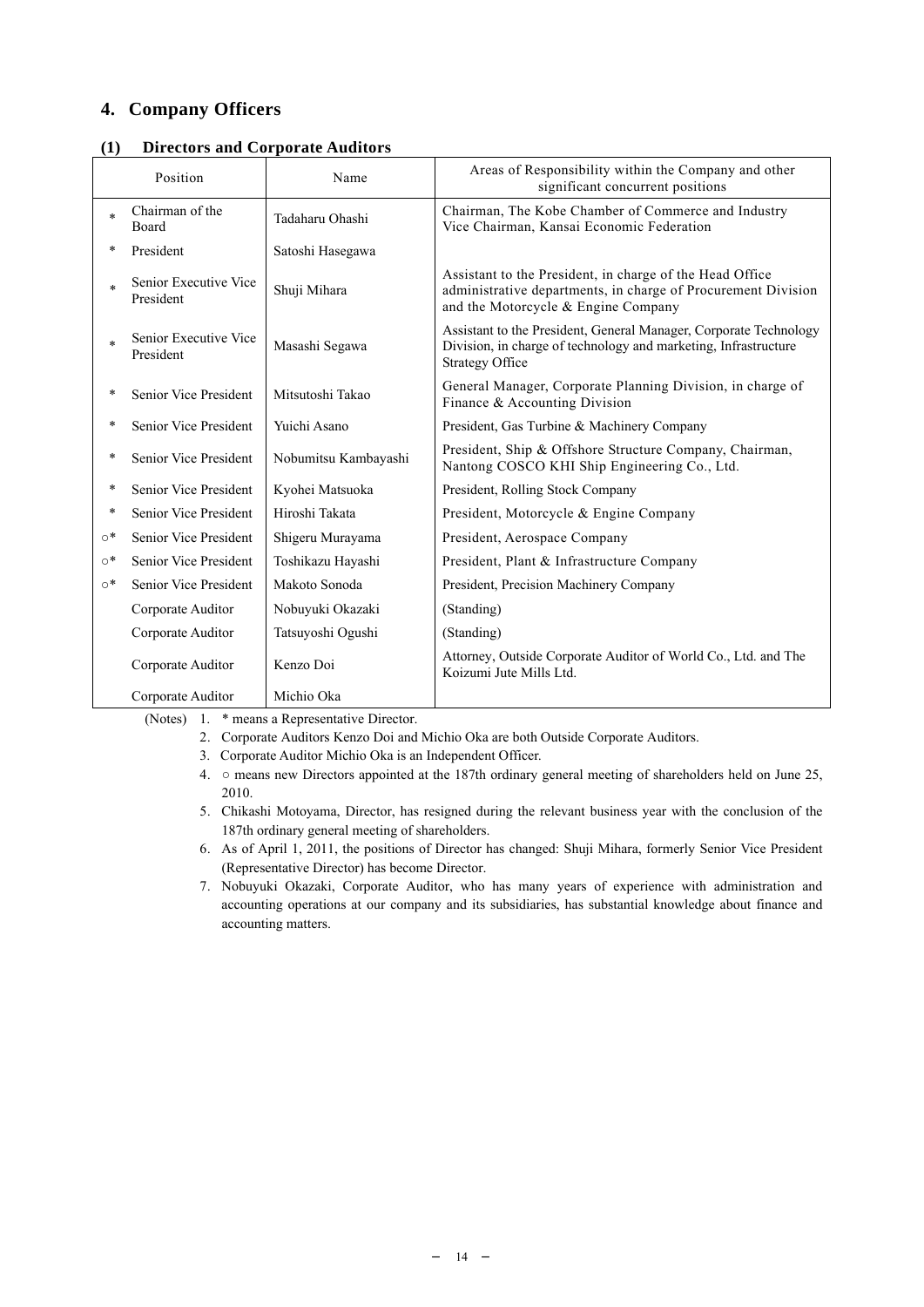|                                 | 8. Executive Officers as of April 1, 2011 are as follows. |                                                                                                                                               |
|---------------------------------|-----------------------------------------------------------|-----------------------------------------------------------------------------------------------------------------------------------------------|
| Position                        | Name                                                      | Areas of Responsibility within the Company                                                                                                    |
| President                       | Satoshi Hasegawa                                          |                                                                                                                                               |
| Senior Executive Vice President | Masashi Segawa                                            | Assistant to the President, in charge of technology, marketing<br>and procurement, in charge of Infrastructure Strategy Office                |
| Senior Vice President           | Mitsutoshi Takao                                          | In charge of the Head Office administrative departments                                                                                       |
| Senior Vice President           | Yuichi Asano                                              | President, Gas Turbine & Machinery Company                                                                                                    |
| Senior Vice President           | Nobumitsu Kambayashi                                      | President, Ship & Offshore Structure Company                                                                                                  |
| Senior Vice President           | Kyohei Matsuoka                                           | President, Rolling Stock Company                                                                                                              |
| Senior Vice President           | Hiroshi Takata                                            | President, Motorcycle & Engine Company                                                                                                        |
| Senior Vice President           | Shigeru Murayama                                          | President, Aerospace Company                                                                                                                  |
| Senior Vice President           | Toshikazu Hayashi                                         | President, Plant & Infrastructure Company                                                                                                     |
| Senior Vice President           | Makoto Sonoda                                             | President, Precision Machinery Company                                                                                                        |
| Managing Executive Officer      | Minoru Makimura                                           | General Manager, Corporate Technology Division and Senior<br>Manager, Technical Institute                                                     |
| Managing Executive Officer      | Masahiko Hirohata                                         | General Manager, Corporate Planning Division and Senior<br>Manager, Infrastructure Strategy Office                                            |
| Managing Executive Officer      | Yoshinori Kanehana                                        | Vice President, Rolling Stock Company                                                                                                         |
| <b>Executive Officer</b>        | Seiji Yamashita                                           | General Manager, CSR Division                                                                                                                 |
| <b>Executive Officer</b>        | Takeshi Sugawara                                          | Deputy General Manager, Corporate Technology Division (in<br>charge of Manufacturing Improvement)                                             |
| <b>Executive Officer</b>        | Tamaki Miyatake                                           | General Manager, Planning Division, Mortorcycle & Engine<br>Company                                                                           |
| <b>Executive Officer</b>        | Shuichi Yamanaka                                          | General Manager, Planning & Control Division, Rolling Stock<br>Company                                                                        |
| <b>Executive Officer</b>        | Shinsuke Tanaka                                           | Deputy General Manager, Corporate Planning Division. (In<br>charge of special matters)                                                        |
| <b>Executive Officer</b>        | Masatoshi Yamaguchi                                       | General Manager, Robot Division, Precision Machinery<br>Company                                                                               |
| <b>Executive Officer</b>        | Naomi Sera                                                | Vice President, Aerospace Company                                                                                                             |
| <b>Executive Officer</b>        | Joji Iki                                                  | General Manager, Machinery Division, Gas Turbine &<br>Machinery Company                                                                       |
| <b>Executive Officer</b>        | Yoshizumi Hashimoto                                       | General Manager, Personnel & Labor Administration<br>Division, in charge of Kobe Works Office, Akashi Works<br>Office and Harima Works Office |
| <b>Executive Officer</b>        | Yukio Hayano                                              | General Manager, Planning & Control Division, Aerospace<br>Company                                                                            |
| <b>Executive Officer</b>        | Masahiro Ibi                                              | General Manager, Gas Turbine Division, Gas Turbine &<br>Machinery Company                                                                     |
| <b>Executive Officer</b>        | Takafumi Shibahara                                        | General Manager, General Administration Division                                                                                              |

#### 8. Executive Officers as of April 1, 2011 are as follows.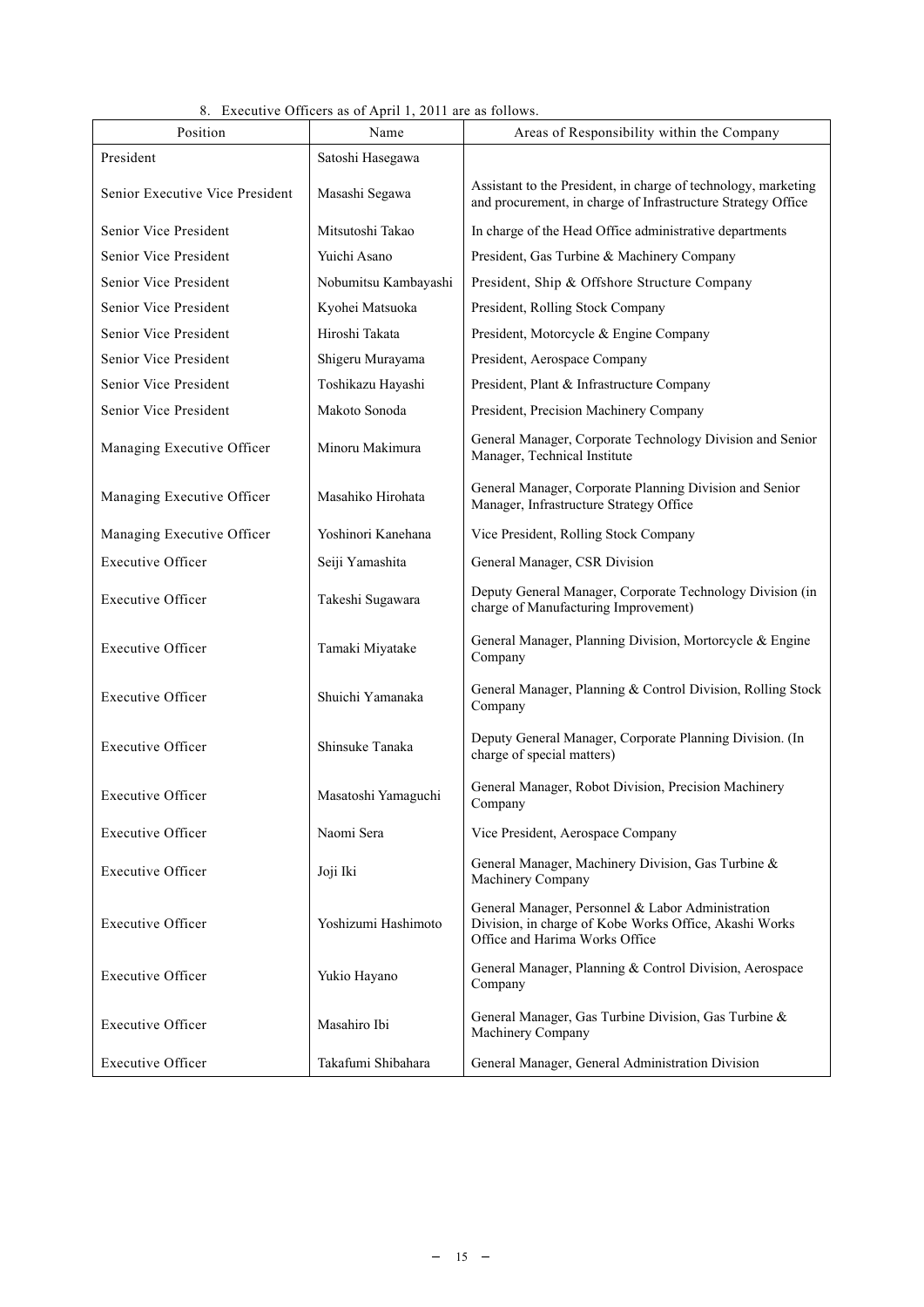| <b>Executive Officer</b> | Nobuyoshi Kobayashi | General Manager, Production Center, Plant & Infrastructure<br>Company in charge of Industrial Facilities $&$ Tunneling<br><b>Equipment Engineering Division</b> |  |  |
|--------------------------|---------------------|-----------------------------------------------------------------------------------------------------------------------------------------------------------------|--|--|
| <b>Executive Officer</b> | Minoru Akioka       | General Manager, Finance & Accounting Division                                                                                                                  |  |  |
| <b>Executive Officer</b> | Yukinobu Kouno      | Deputy General Manager, Corporate Technology Division and<br>General Manager, System Technology Development Center                                              |  |  |
| <b>Executive Officer</b> | Masafumi Nakagawa   | General Manager, Marketing & Sales Division, Motorcycle &<br><b>Engine Company</b>                                                                              |  |  |
| <b>Executive Officer</b> | Mitsuo Kadova       | General Manager, Project Division Ship & Offshore Structure<br>Company                                                                                          |  |  |
| Executive Officer        | Hiroshi Hidaka      | In charge of planning and overseas business, Precision<br>Machinery Company                                                                                     |  |  |
| <b>Executive Officer</b> | Hideki Sasaki       | In charge of Tokyo Office, Plant & Infrastructure Company                                                                                                       |  |  |
| <b>Executive Officer</b> | Atsuhiko Yamanaka   | General Manager, Procurement Division                                                                                                                           |  |  |
| <b>Executive Officer</b> | Eiji Inoue          | Vice President, Plant & Infrastructure Company                                                                                                                  |  |  |
| Executive Officer        | Akio Murakami       | General Manager, Planning & Control Division, Ship &<br>Offshore Structure Company                                                                              |  |  |
| Executive Officer        | Kaoru Kawabe        | General Manager, Kobe Shipyard, Ship & Offshore Structure<br>Company                                                                                            |  |  |
| Executive Officer        | Kazuo Hida          | In charge of matters specially assigned by the Company<br>President, Precision Machinery Company (seconded to<br>Kawasaki Precision Machinery (U.K.) Ltd.)      |  |  |
| <b>Executive Officer</b> | Makoto Ogawara      | General Manager, Engineering Division, Rolling Stock<br>Company                                                                                                 |  |  |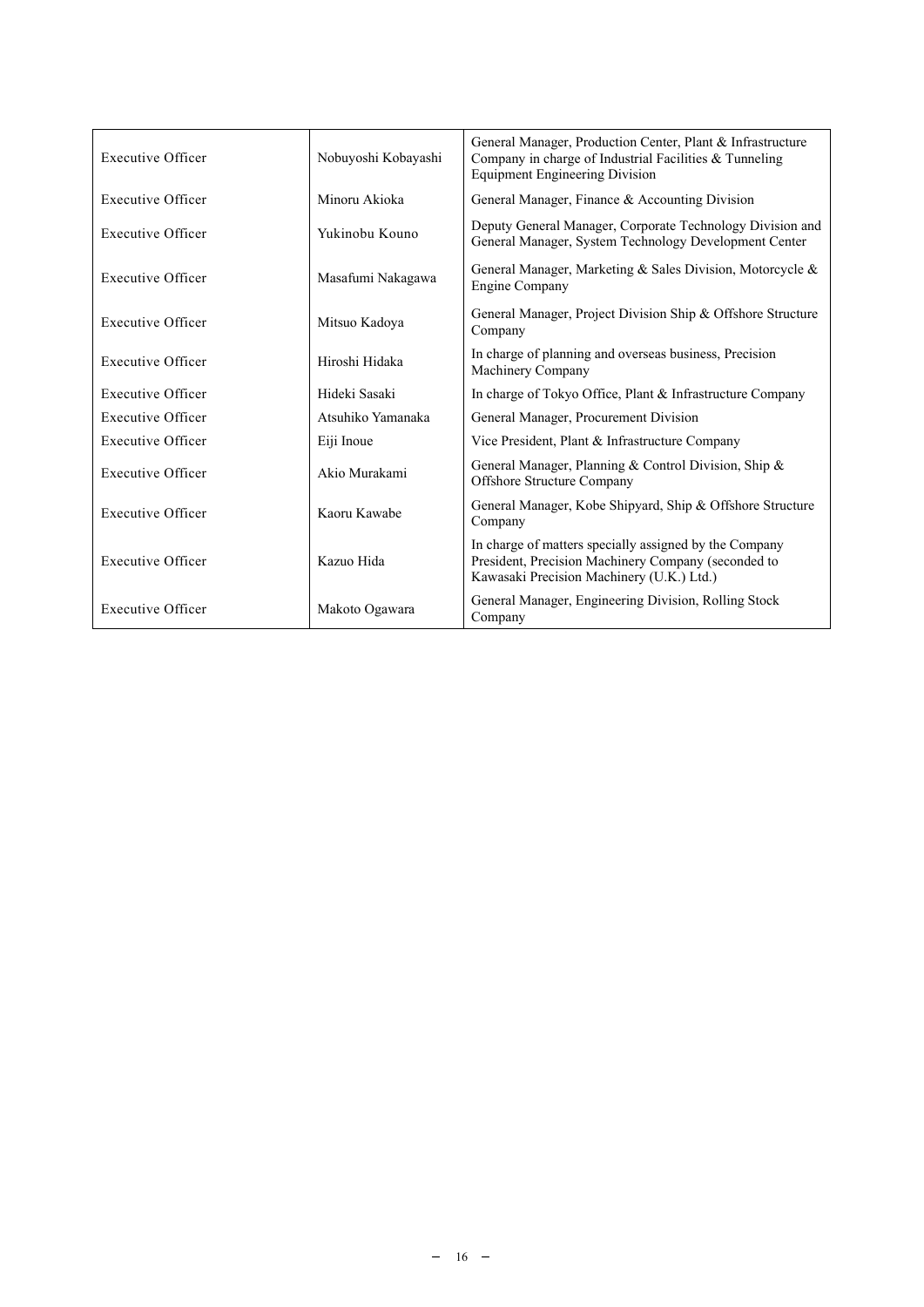#### **(2) Compensation to Directors and Corporate Auditors**

| Directors 13 persons         | $\frac{125}{224}$ thousand |
|------------------------------|----------------------------|
| Corporate Auditors 4 persons |                            |

(Notes) The maximum amount of remuneration for the Directors is ¥60 million per month (as resolved at the 178th ordinary general meeting of shareholders held on June 28, 2001). The maximum amount of remuneration for the Corporate Auditors is ¥8 million (which was resolved at the 170th ordinary general meeting of shareholders held on June 29, 1993).

#### **(3) Outside Officers**

**(i) Concurrent Director positions at other companies and the relationship between our company and said companies** 

Not applicable.

**(ii) Concurrent positions held as Outside Officer at other companies and the relationship between our company and said companies** 

Corporate Auditor, Kenzo Doi concurrently holds a position as an Outside Corporate Auditor at World Co., Ltd. and The Koizumi Jute Mills Ltd. Our company does not have any dealings or other special relationship with these companies.

**(iii) Relationships between the company or specific related business operators and Directors and employees, etc.** 

Not applicable.

### **(iv) Main activities during the business year**

#### **Attendance and comments at Board of Directors meetings and Board of Corporate Auditors meetings**

Kenzo Doi, Corporate Auditor, attended all of the 13 Board of Directors meetings, and all of the 17 Board of Corporate Auditors meetings held during the business year, and mainly made comments based on his expert standpoint as an attorney.

Michio Oka, Corporate Auditor, attended all of the 13 Board of Directors meetings, and all of the 17 Board of Corporate Auditors meetings held during the business year, and mainly made comments based on his experience as a company manager.

#### **(v) Overview of provisions in contracts for limitation of liability**

The company has concluded contracts for limitation of liability with Corporate Auditors Kenzo Doi and Michio Oka, pursuant to the provisions of Article 427 Paragraph 1 of the Companies Act. The liability under said contract shall be limited to either an amount of ¥ 10 million, or an amount specified by law, whichever is higher.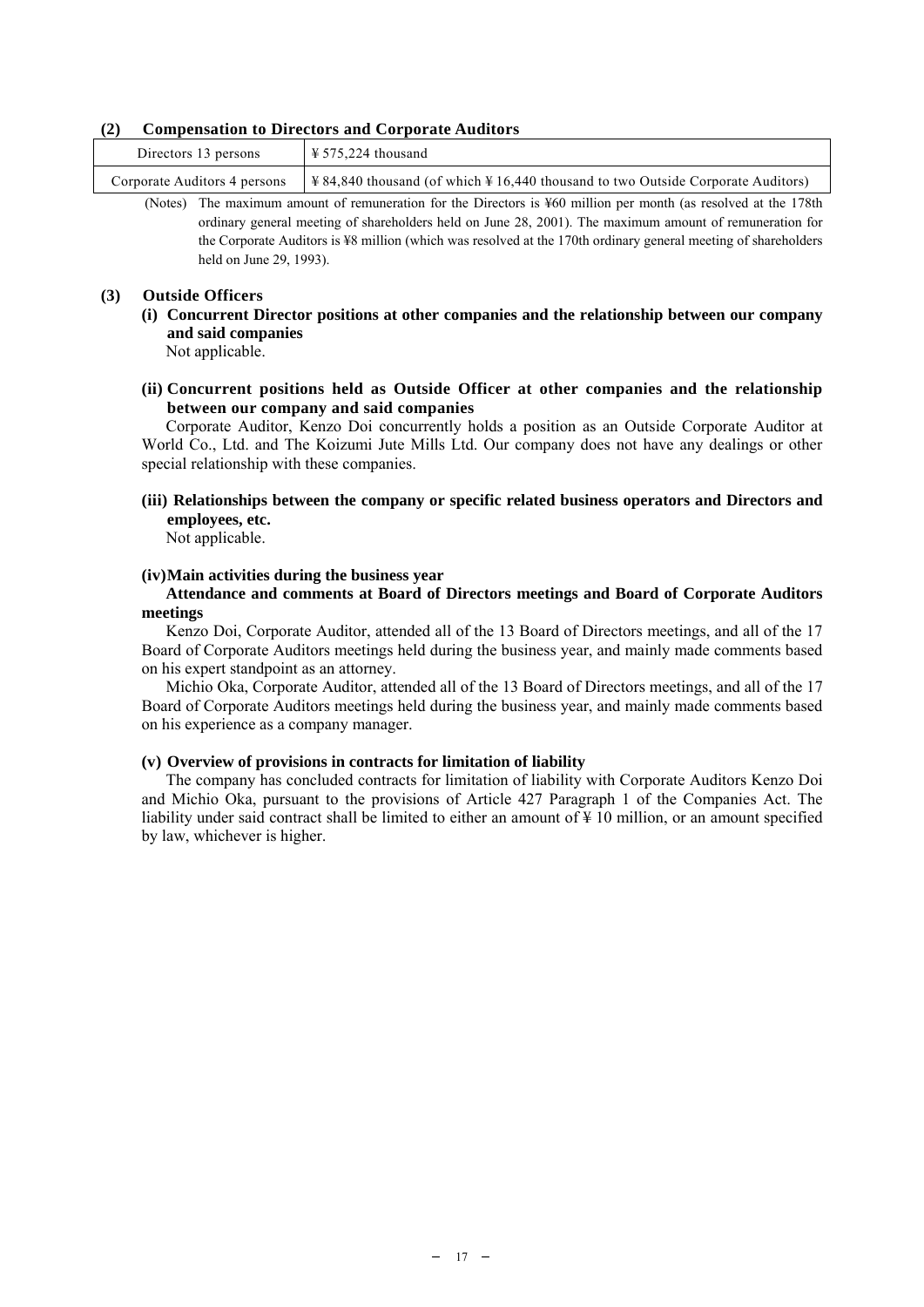# **5. Accounting Auditors**

- **(1) Accounting Auditor's Name**  KPMG AZSA LLC
- **(2) Accounting Auditors' Compensation, etc., for the fiscal year under review (i) Accounting Auditors' Compensation, etc., for the fiscal year under review**

¥ 162,160 thousand

## **(ii) Cash and Other Profits Payable by the Company or its Subsidiaries to Accounting Auditors**

¥ 223,660 thousand

(Note) Under the audit agreement between the Company and its Accounting Auditors, compensation for audits pursuant to the Companies Act and audits pursuant to the Financial Instruments and Exchange Act are not separated, and otherwise cannot be separated. Consequently, the above amounts reflect total compensation.

#### **(3) Details of Non-audit Services**

Operations such as procedures relating to the confirmation of balances of certain accounts issued to customers when orders are received for overseas projects, etc.

# **(4) Policy Regarding Determination of Termination or Nonrenewal of Appointment of Accounting Auditors**

Where the Accounting Auditor violates or contravenes laws such as the Companies Act and Certified Public Accountant Act, and where it is determined acts have been committed which go against public order and morality, the Board of Corporate Auditors shall consider whether to terminate or not renew the Accounting Auditors based on those facts, and make a decision in accordance with the Board of Corporate Auditors Regulations. Where the Board of Corporate Auditors determines that it is appropriate to terminate or not renew the appointment of Accounting Auditors, it will request the Board of Directors to terminate the Accounting Auditors' appointment, or put forward a proposal at the General Meeting of Shareholders to not renew the appointment of the Accounting Auditors, and the Board of Directors shall discuss the matter.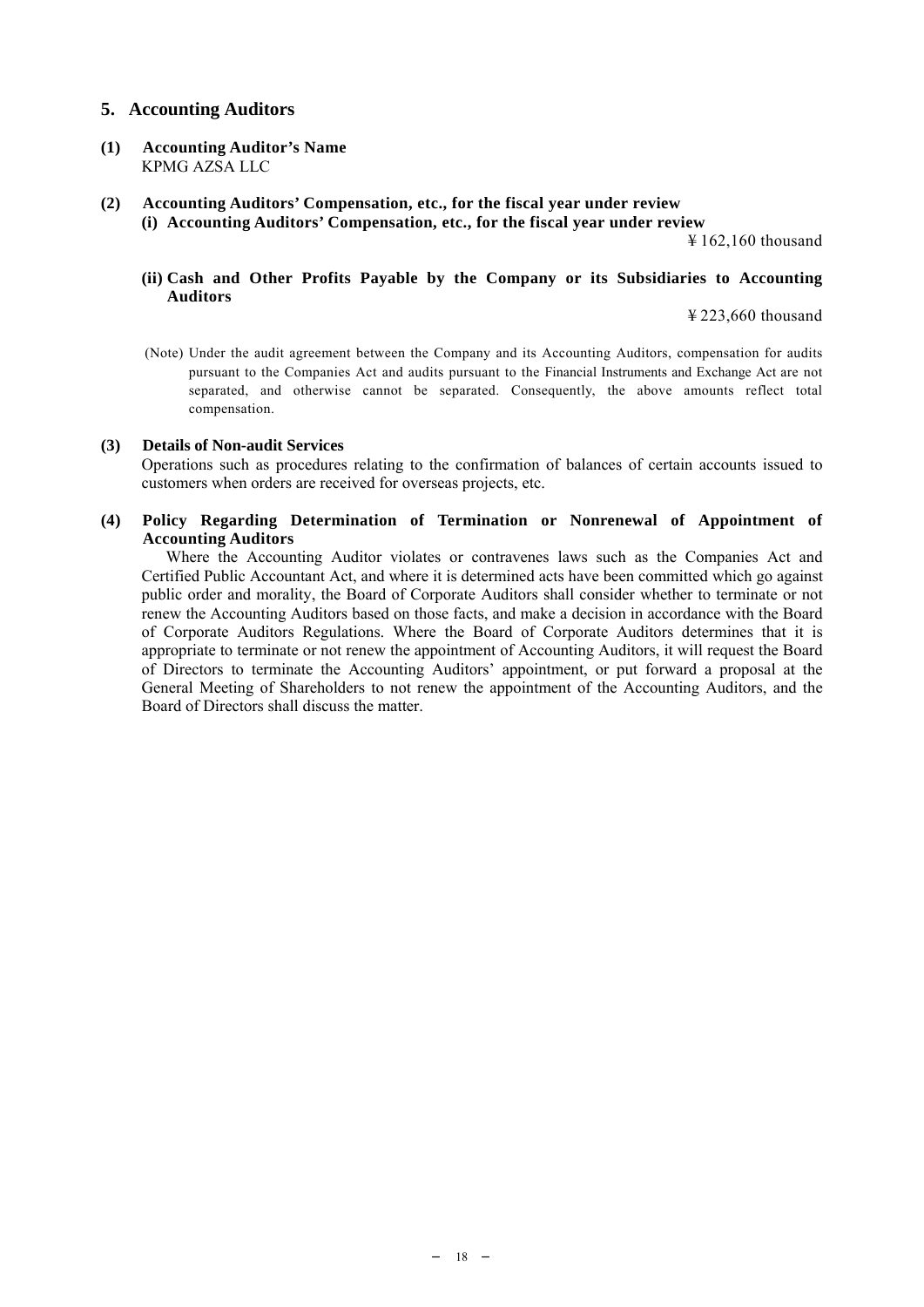# **6. System to ensure that Directors' execution of duties complies with laws and the Articles of Incorporation and other systems to ensure proper execution of business**

A resolution was made with respect to the company's internal control systems, pursuant to the Companies Act, at the Board of Directors Meeting of May 24, 2006 regarding confirmation of the basic policies and status of established internal control systems, and henceforth whenever there are organizational changes or changes to internal regulations, resolutions are made again at Board of Directors Meetings. The overview thereof is as follows.

#### **I. Basic policy for developing a system for internal controls**

KHI Group develops and maintains systems for internal controls to establish systems to ensure formation of proper organizational structures, development of company rules and regulations, dissemination of information and proper execution of operations; since KHI's management philosophy, which is indicated in our Group Mission (missions and roles which must be carried out) **"Kawasaki, work as one for the good of the planet"**, "Kawasaki Value", the "Group Management Principles" and "Group Code of Conduct"; is embodied in each and every officer and employee of our Group. KHI strives to improve its internal controls by constantly reviewing them, and in doing so improves the efficiency and lawfulness of company systems which contribute to the Group's sound and sustained growth.

#### **II. Development of internal control systems**

KHI has established the following internal control systems and is streamlining, maintaining, and improving them. Going forward, KHI will review them as necessary, taking into account such factors as changes in the company's operating environment.

- 1. Internal control systems concerning Directors and employees
	- (1) Systems to ensure that Directors' and employees' execution of duties are compliant with laws and the Articles of Incorporation
		- 1) We established KHI Corporate Ethics Regulations, and are thoroughgoing in ensuring compliance with laws and the Articles of Incorporation and other KHI regulations and policies, and bind KHI's directors and employees to: put ethics regulations into practice as corporate citizens, respect individuals and individual rights and prohibit discrimination, promote protection of the environment, comply with laws and social rules, and use proper accounting practices and ensure reliability of financial reports (hereinafter, "Fundamental Principles of Corporate Ethics).
		- 2) According to the Internal Controls Management Regulations, we appropriately manage the system to promote measures, with the President as the chief executive of internal controls and General Manager of each division as the manager in charge of internal controls, and deliberate and make decisions on policies and measures at Management Meeting, which are designed to streamline, maintain, and improve internal control systems, in order to ensure the appropriateness of business operations by achieving objectives such as effective and efficient business operations, reliable financial reporting, compliance with laws, and safeguarding of assets. Based on the roles and responsibilities given to Executive Officers, officers, and employees, we manage internal control systems in a unified way.
		- 3) According to the Company-wide CSR Committee Regulations and the CSR Committee Regulations for Business Divisions, we deliberate and make decisions on policies and measures, under the governance of the President, for the Company-wide CSR Committee and the CSR Committee for Business Divisions (consisting of officers and employees) to comply with the Fundamental Principles of Corporate Ethics stipulated in KHI's Corporate Ethics Regulations, and to take thoroughgoing compliance initiatives for the KHI Group. We continue to improve understanding and awareness of compliance and also monitor operational status through ongoing education and training activities for various types of legal compliance.
		- 4) According to the Compliance Reporting and Consultation System Regulations, we work to enhance compliance systems by managing the internal whistleblower system to report information regarding compliance breaches in cases where it is difficult to correct compliance breaches through ladders or concerned divisions.
		- 5) Executive Officers who are delegated by Representative Directors to execute business operations are appointed at Board of Directors Meetings, and while Executive Officers are delegated to execute business operations, a Director who does not concurrently serve as an Executive Officer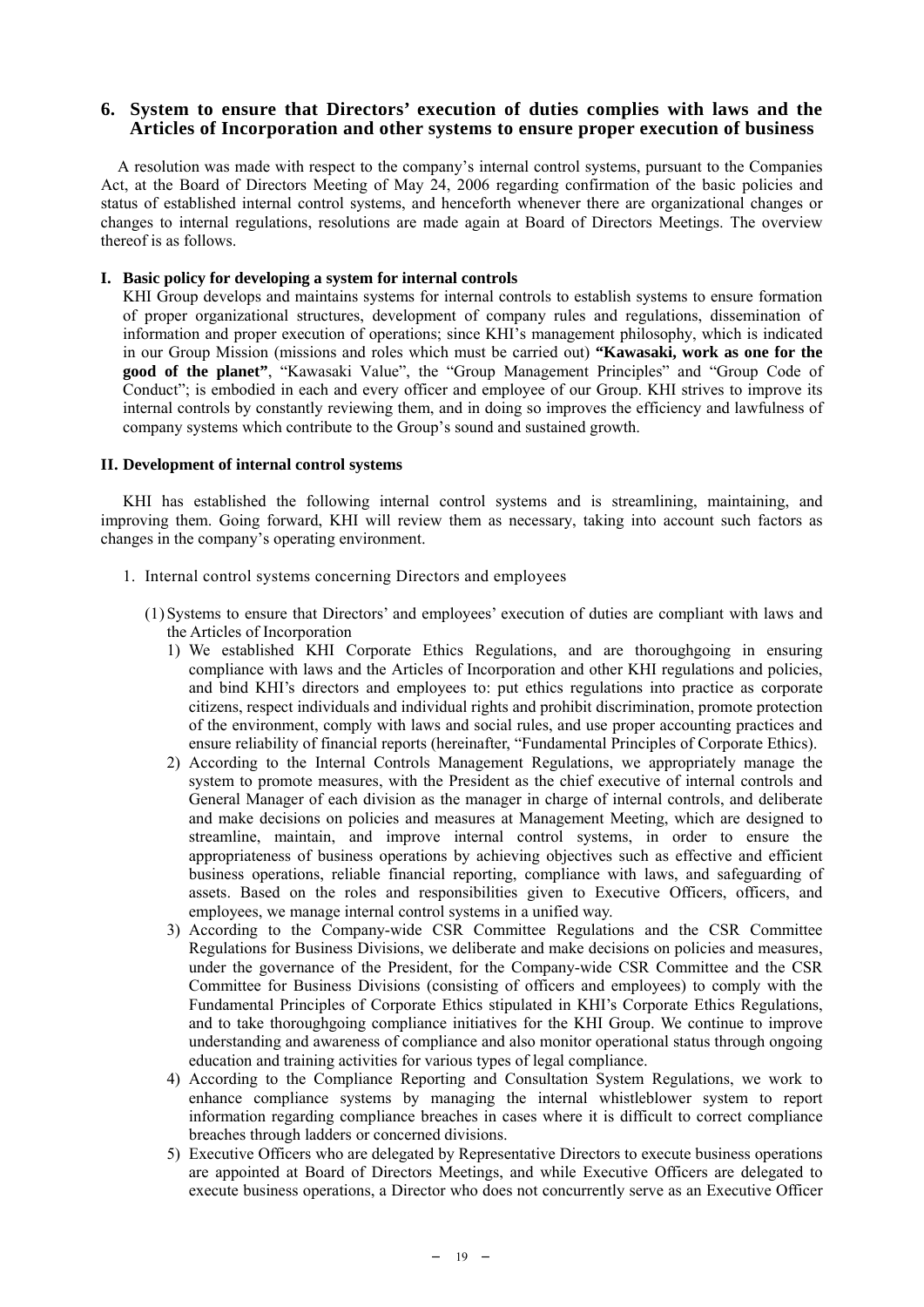as well as an Independent Officer established by the Tokyo Stock Exchange are appointed to enhance the supervisory and monitoring functions of the Board of Directors for overall management.

- 6) According to the Internal Controls Regulations, we ensure the appropriateness of business operations through business audits conducted by the Auditing Department.
- 7) Based on our basic policy on internal controls over financial reporting, we establish internal controls over financial reporting and appropriately carry out evaluation and assessment thereof to ensure the reliability of financial reporting.
- (2) Systems for storage and management of information related to Directors' execution of duties
	- 1) Information pertaining to Directors' execution of duties (meeting minutes, decision making records and appurtenant materials, account books, account invoices and other information) shall be appropriately stored and managed in accordance with Document Handling Regulations and other related policies and regulations. The information shall be made accessible at any time to Directors, Corporate Auditors and employees nominated thereby.
	- 2) With respect to protection of confidential information, we have established a Policies for Handling Corporate Secrets, and with respect to personal information we have established Regulations for Protecting Personal Informations to ensure appropriate handling is thoroughly observed, and we ensure enforcement thereof through such measures as inspections and business audits, which are carried out according to methods stipulated in the regulations.
- (3) Systems for management of risk of loss
	- 1) According to the Risk Management Regulations, we grasp the assumed risk in detail using a unit of measurement common to the entire Group, with the President as the chief executive of risk management and General Manager of each division as manager in charge of risk management, and appropriately manage the risk management system, which is designed to avoid or minimize risk or losses caused by such risk.
	- 2) With respect to risks pertaining to business strategies, risk analysis and consideration of countermeasures shall be conducted in advance by the concerned divisions in accordance with the Regulations of Board of Directors, the Management Meeting Regulations and the Approval Regulations, and deliberations and decision making regarding those risks shall be carried out at Board of Directors Meetings or Management Meetings in accordance with those regulations. We also implement appropriate risk management for major projects that have a significant impact on business operations, in accordance with the Major Project Risk Management Regulations particularly.
	- 3) As a measure to be taken when risk becomes evident, according to the Crisis Management Regulations, we articulate codes of conduct in event of emergencies, and also appoint persons in charge of crisis management at each place of business to appropriately manage the system, which is designed to minimize losses.
- (4) Systems to ensure efficient execution of Directors' duties
	- 1) Based on KHI Group's role and objectives as articulated in the Kawasaki Group Mission Statement, we share final goals for the future by setting forth a long-term vision for each business division in the medium-term business plan.
	- 2) To attain the goals set forth in the Kawasaki Group Mission Statement and the long-term vision ("Kawasaki Business Vision 2020"), we have formulated a medium-term business plan and a short-term business plan, and have determined goals at an organization level based on these plans. We have also established performance goals for each officer and employee, and work on activities that articulate goals to be achieved. Furthermore, by conducting regular reviews of these respective plans and goals, we aim to secure a system that enables more appropriate and efficient execution of business operations.
	- 3) We have stipulated matters such as division of roles and authority for executing business operations and lines of responsibility and chains of command, etc., in the Regulations for Managing Segregation of Business Operations and the Approval Regulations, etc., in order to clarify the authority and limits of discretion of officers and employees. According to the Executive Officers Regulations, Executive Officers are appointed based on a resolution passed at Board of Directors meetings, and we clarify the"Systems for Execution of Business Operations." As a result of appropriately managing these systems, we aim to efficiently execute business operations in each business and function area.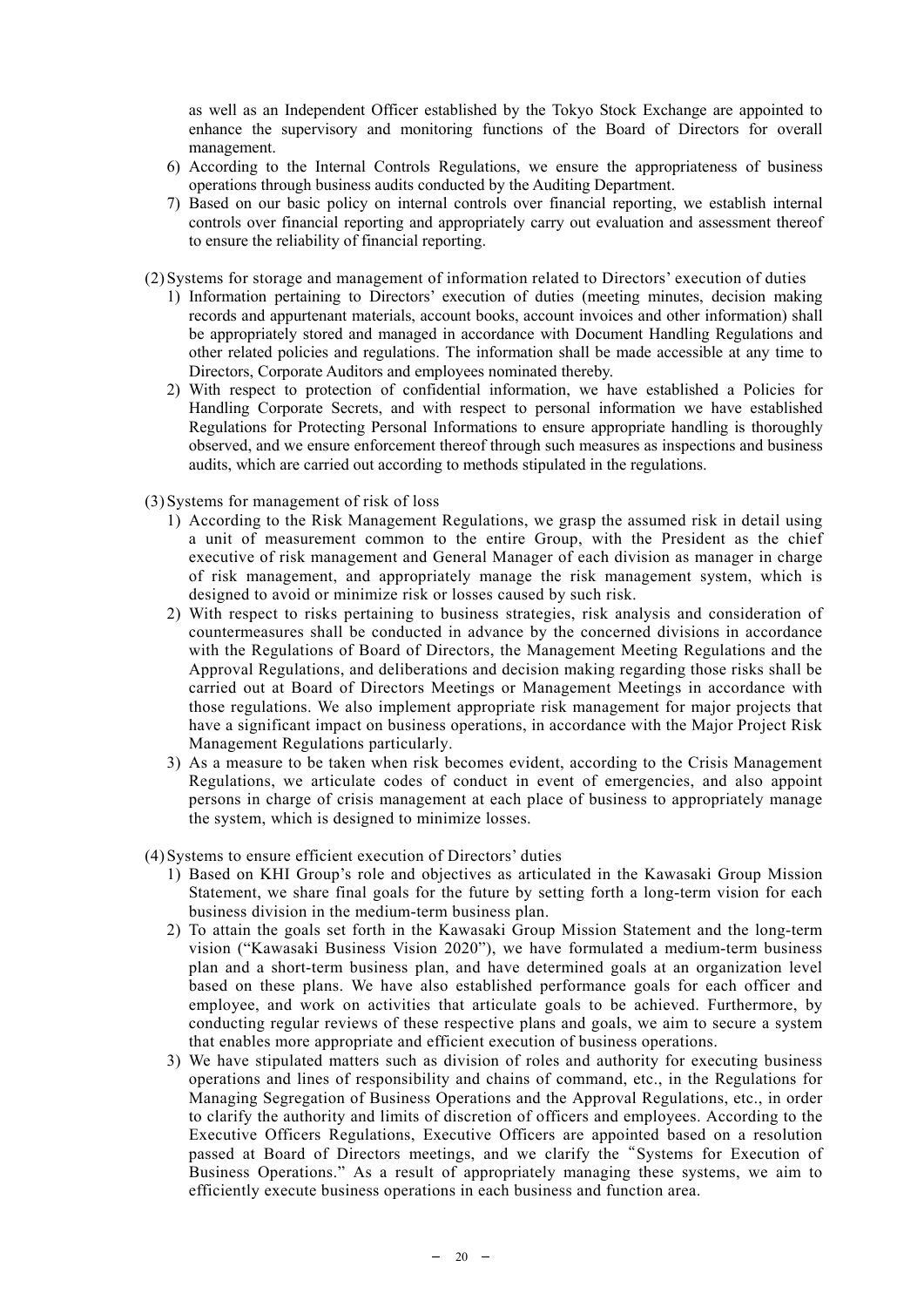- 4) We have established Management Meetings, which act as a deliberative organ to support the Board of Directors meetings' resolutions and the President's decision making, to ensure efficient execution of duties by Board Members through discussions at management meetings. Furthermore, we hold Group Business Operations Meetings for all Executive Officers to ensure familiarity with, and a common understanding of management strategies and plans.
- 5) According to the company system, each business division makes decisions on its own under delegated authority and responsibility, and executes flexible business operations that adapt to changes in the environment.
- 2. Internal controls systems in the company group
	- Systems to ensure proper business execution within the company group which is composed of the company and subsidiaries
	- 1) With respect to the management at each company within our Group, while respecting the autonomy thereof, we ensure the appropriateness of business operations as a whole by KHI and each company within our Group sharing the basic philosophy and vision indicated in the Kawasaki Group Mission Statement and the Medium-Term Business Plan, etc.
	- 2) According to the Internal Controls Management Regulations, we govern internal controls of our subsidiaries and affiliates from the perspective of the parent company and appropriately manage the system to ensure the appropriateness of business operations by achieving objectives such as the effectiveness and efficiency of business operations, reliability of financial reporting, compliance with laws and safeguarding of assets as a whole group.
	- 3) We implement controls as shareholders of subsidiaries and affiliates through the execution of voting rights at the General Meeting of Shareholders, and also implement controls over important decisions, etc., concerning the operation of subsidiaries and affiliates through the Subsidiaries and Affiliates Regulations and the Approval Regulations. Specifically, we carry out management supervision and monitoring by dispatching non-full-time Directors and non-full-time Corporate Auditors to subsidiaries, and also through the establishment of the Subsidiaries & Affiliates Control Department which presides over subsidiaries, and clarification of the roles of each company, we secure appropriate Group business management systems. Furthermore, according to the Internal Regulations for Non-full-Time Officers of Subsidiaries and Affiliates, we also carry out education and training for non-full-time officers dispatched from KHI.
	- 4) The Auditing Department, which presides over Group internal audits, ensures the appropriateness of operations and prevents unfair transactions between Group companies through business audits and internal controls over financial reporting at KHI and subsidiaries.
	- 5) According to the Company-wide CSR Committee Regulations, we deliberate strategies and policies and measures concerning the Fundamental Principles of Corporate Ethics and compliance as the entire KHI Group, and secure systems to check operational status.
- 3. Internal controls systems for ensuring appropriate audits by Corporate Auditors
	- (1) Systems for employees in cases where the Corporate Auditor requests appointment of employees to assist with the Corporate Auditor's duties
		- We allocate the required staff (to the Corporate Auditor) according to the Corporate Auditors' requests.
	- (2) Systems to ensure employees who assist with the Corporate Auditors duties are independent from Directors.
		- The person employed to assist with the duties of the Corporate Auditor (assistant of the Corporate Auditor) shall follow the Corporate Auditor's directions and orders, and the consent of the Corporate Auditor is required in relation to the hiring or firing of the staff.
	- (3) Systems for Directors and employees to report to the Board of Corporate Auditors and other systems for reports to the Board of Corporate Auditors.
		- 1) Corporate Auditors attend Board of Directors meetings, Management Meetings and company-wide meetings, including Group Business Operations Meetings, Company-wide CSR Committees and Company-wide Risk Management Committees; at these meetings, Directors and employees provide reports concerning important matters about company management and business operations, including matters regarding compliance, risk management and internal controls, and the status of execution of duties. Furthermore, Directors shall immediately report to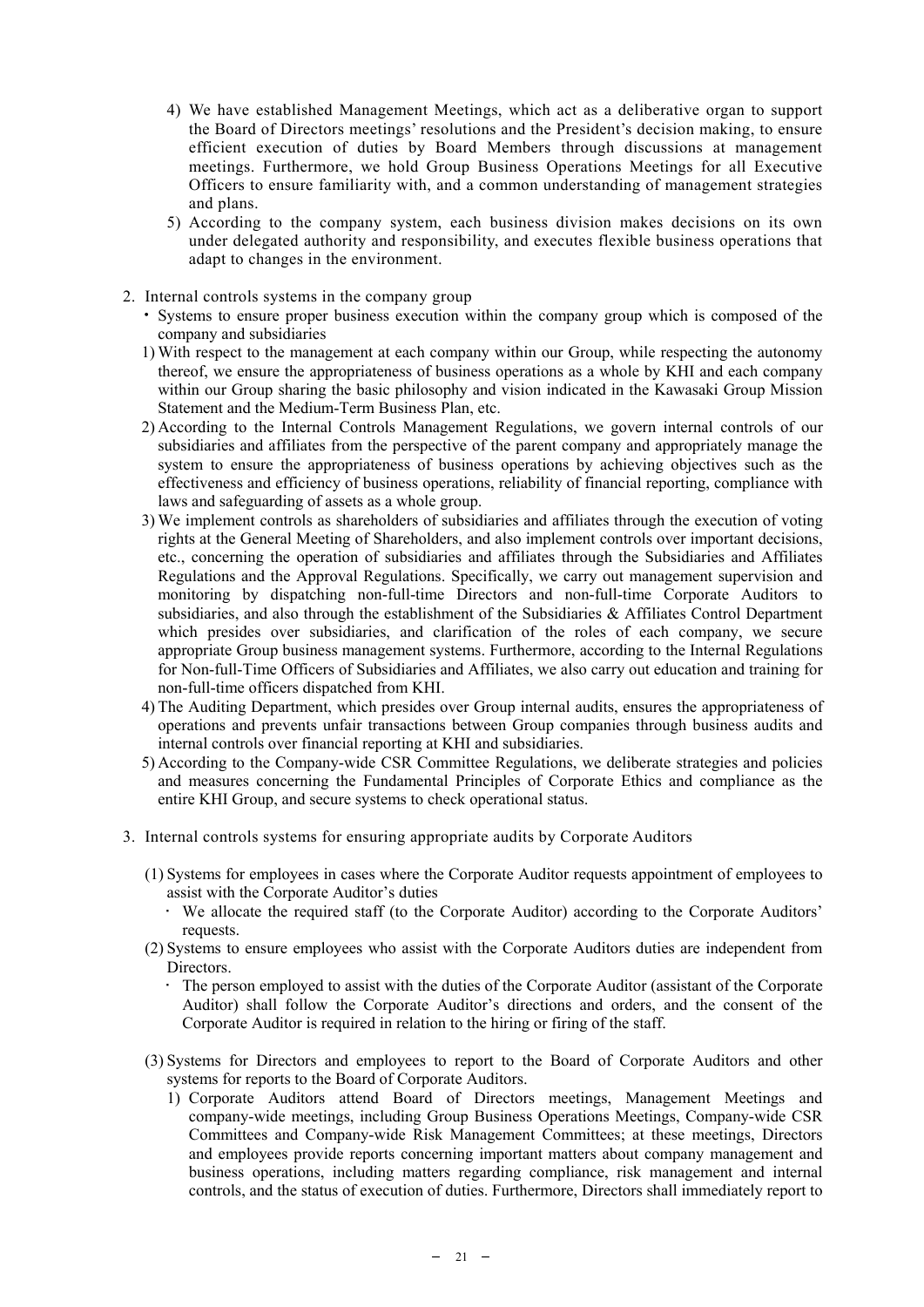the Board of Corporate Auditors when discovering that there is a risk of the company suffering significant damages.

- 2) Employees shall, in accordance with the Approval Regulations, report to the Corporate Auditor regarding the execution of business operations by circulation of internal memos.
- 3) The Auditing Department and Accounting Auditors from time to time report to, and exchange information with Corporate Auditors regarding the status of audits on each place of business and Group companies.
- (4) Other systems to ensure the effective conduct of audits by the Board of Corporate Auditors
	- 1) Directors and Corporate Auditors regularly hold meetings to ensure mutual understanding, and the Corporate Auditor also attends important meetings such as Board of Directors meetings and management meetings, and directly expresses his/her opinion regarding Directors' execution of duties.
	- 2) Directors promote collaboration between Corporate Auditors and the Auditing Department, and cooperate to establish systems which enable greater effectiveness in the conduct of audits.
	- 3) Matters concerning the election of Corporate Auditors and their remuneration etc. are determined in accordance with laws and the Articles of Incorporation, by obtaining the consent of Corporate Auditors, or approval of the Board of Corporate Auditors.
- 4. Basic stance on expulsion of anti-social forces and countermeasures

Because our Group resolutely refuses to comply with any unreasonable demands from anti-social forces, and works to cut off all relations with anti-social forces, we distribute the "Compliance Guidebook" to all employees. Paragraph 1 of the Guidebook prohibits "giving favors to anti-social forces," and lists specific examples of prohibited acts. We work to ensure that employees are thoroughly familiar with the matters contained in the Compliance Guidebook by conducting training, etc., and do not merely distribute the guidebook.

Furthermore, with respect to internal systems, we have established a department in headquarters which is responsible for overseeing handling of expulsion of anti-social forces, established close cooperation with external specialized organizations such as the police force, and in collaboration with concerned departments we systematically handle unreasonable requests from anti-social forces.

~~~~~~~~~~~~~~~~~~~~~~~~~~~~~~~~~~~~~~~~~~~~~~~~~~~~~~~~~~~~~~~~~~~~~~~~~~~~~~ (Note) Amounts in this Business Report are rounded down to the nearest unit.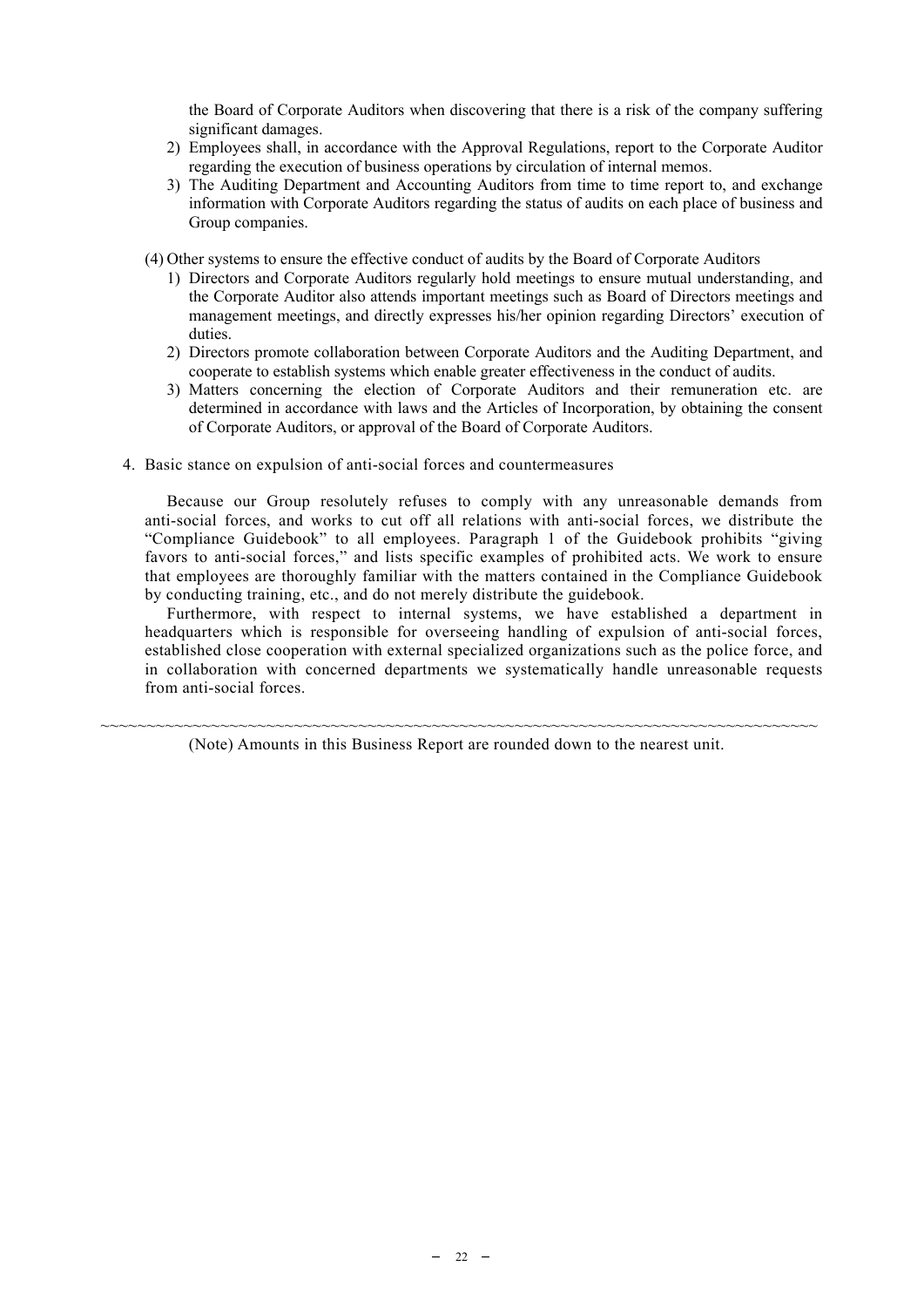# **Consolidated Balance Sheet**

(As of March 31, 2011)

| Description                        | Amount    | Description                                               | Amount    |
|------------------------------------|-----------|-----------------------------------------------------------|-----------|
| (Assets)                           |           | (Liabilities)                                             |           |
| Current assets                     | 951,719   | Current liabilities                                       | 703,726   |
| Cash on hand and in banks          | 47,233    | Trade payables                                            | 319,271   |
| Trade receivables                  | 401,753   | Short-term borrowings                                     | 143,972   |
| Merchandise and finished products  | 50,528    | Current bonds payable                                     | 20,000    |
| Work in process                    | 285,977   | Current convertible bonds                                 | 7,038     |
| Raw materials and supplies         | 88,817    | Current portion of bonds with stock acquisition<br>rights | 3,445     |
| Deferred tax assets                | 35,887    | Current portion of lease obligations                      | 242       |
| Other current assets               | 44,351    | Income taxes payable                                      | 5,988     |
| Allowance for doubtful receivables | (2,829)   | Deferred tax liabilities                                  | 765       |
| Fixed assets                       | 402,558   | Advances from customers                                   | 80,815    |
| Net property, plant and equipment  | 275,780   | Accrued bonuses                                           | 15,692    |
| Buildings and structures           | 113,186   | Provision for product warranties                          | 7,288     |
| Machinery and equipment            | 74,156    | Provision for losses on construction contracts            | 33,068    |
| Land                               | 64,107    | Provision for business structure improvement              | 1,077     |
| Leased assets                      | 283       | Asset retirement obligations                              | 499       |
| Construction in progress           | 12,651    | Provision for environmental measures                      | 10        |
| Other                              | 11,394    | Other current liabilities                                 | 64,550    |
| Intangible assets                  | 19,249    | Long-term liabilities                                     | 353,117   |
| Investments and other assets       | 107,529   | Bonds payable                                             | 50,000    |
| Investments in securities          | 24,641    | Long-term debt                                            | 203,801   |
| Long-term loans                    | 458       | Lease obligations                                         | 645       |
| Deferred tax assets                | 47,193    | Deferred tax liabilities                                  | 3,990     |
| Other investments and other assets | 36,221    | Provision for losses on damages suit                      | 5,868     |
| Allowance for doubtful receivables | (986)     | Provision for environmental measures                      | 3,333     |
|                                    |           | Employees' retirement and severance benefits              | 80,556    |
|                                    |           | Asset retirement obligations                              | 440       |
|                                    |           | Other                                                     | 4,480     |
|                                    |           | <b>Total liabilities</b>                                  | 1,056,844 |
|                                    |           | (Net assets)                                              |           |
|                                    |           | Shareholders' equity                                      | 317,176   |
|                                    |           | Common stock                                              | 104,340   |
|                                    |           | Capital surplus                                           | 54,251    |
|                                    |           | Retained earnings                                         | 158,615   |
|                                    |           | Treasury stock                                            | (30)      |
|                                    |           | Accumulated other comprehensive income                    | (28, 119) |
|                                    |           | Net unrealized gains on securities                        | 3,876     |
|                                    |           | Gains (losses) on hedging items                           | (990)     |
|                                    |           | Foreign currency translation adjustments                  | (31,006)  |
|                                    |           | Minority interests                                        | 8,376     |
|                                    |           | Total net assets                                          | 297,433   |
| Total assets                       | 1,354,278 | Total liabilities and net assets                          | 1,354,278 |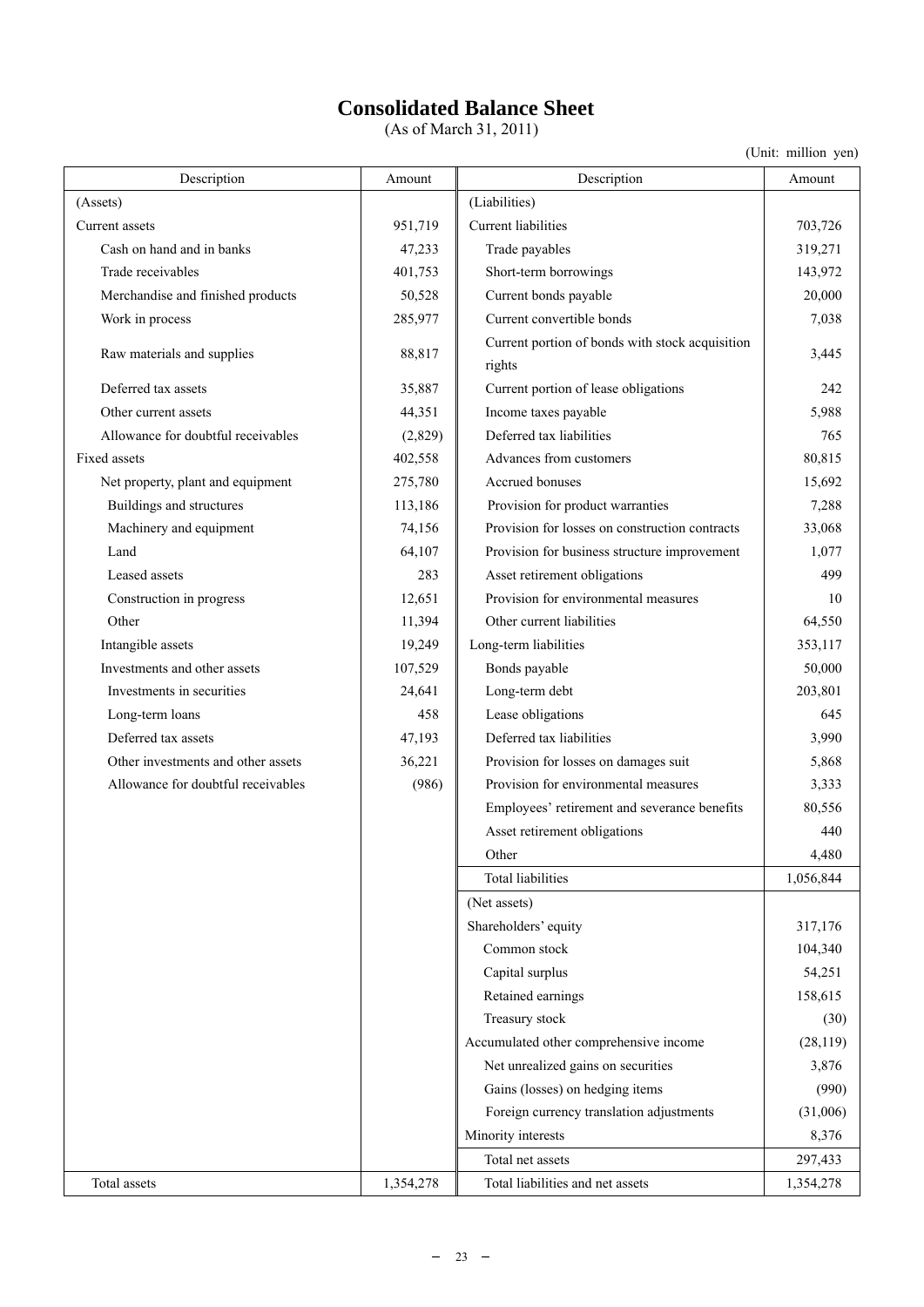# **Consolidated Statement of Income**

(April 1, 2010 - March 31, 2011)

| Description                                                                     |       | Amount    |
|---------------------------------------------------------------------------------|-------|-----------|
|                                                                                 |       |           |
| Net sales                                                                       |       | 1,226,949 |
| Cost of sales                                                                   |       | 1,037,078 |
| Gross profit                                                                    |       | 189,870   |
| Selling, general and administrative expenses                                    |       | 147,242   |
| Operating income                                                                |       | 42,628    |
| Non-operating income                                                            |       | 19,330    |
| Interest income                                                                 | 1,779 |           |
| Dividend income                                                                 | 527   |           |
| Equity in income of non-consolidated subsidiaries and<br>affiliates             | 9,205 |           |
| Foreign exchange gains, net                                                     | 1,491 |           |
| Other, net                                                                      | 6,327 |           |
| Non-operating expenses                                                          |       | 12,822    |
| Interest expense                                                                | 4,677 |           |
| Loss on valuations of securities                                                | 1,577 |           |
| Other, net                                                                      | 6,567 |           |
| Recurring profit                                                                |       | 49,136    |
| Extraordinary losses                                                            |       | 10,540    |
| Impairment loss                                                                 | 9,923 |           |
| Provision of allowance for doubtful accounts for<br>subsidiaries and affiliates | 325   |           |
| Effects of adopting accounting for asset retirement<br>obligations              | 291   |           |
| Income before income taxes                                                      |       | 38,595    |
| Income taxes-current                                                            |       | 14,341    |
| Income taxes-deferred                                                           |       | (3,503)   |
| Income before minority interests                                                |       | 27,758    |
| Minority interests in income                                                    |       | 1,792     |
| Net income                                                                      |       | 25,965    |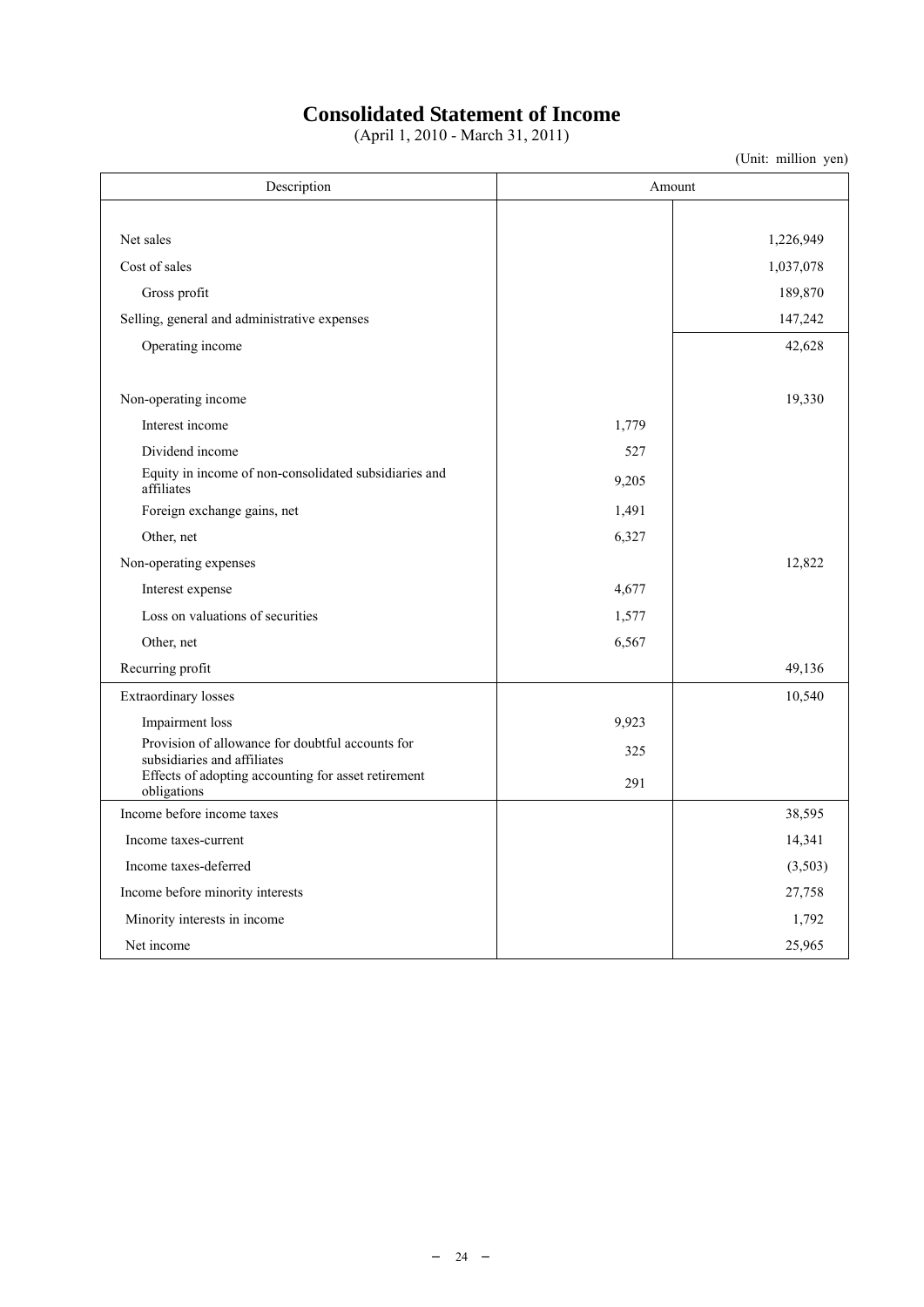# **Consolidated Statement of Changes in Net Assets**

(April 1, 2010 - March 31, 2011)

|                                                                       | Shareholders' equity |                 |                   |                |                                  |
|-----------------------------------------------------------------------|----------------------|-----------------|-------------------|----------------|----------------------------------|
|                                                                       | Common stock         | Capital surplus | Retained earnings | Treasury stock | Total<br>shareholders'<br>equity |
| Balance at March 31, 2010                                             | 104,328              | 54,275          | 137,689           | (552)          | 295,741                          |
| Changes of items during the period                                    |                      |                 |                   |                |                                  |
| Conversion of convertible-type<br>bonds with stock acquisition rights | 11                   | (24)            | (16)              | 535            | 506                              |
| Cash dividends                                                        |                      |                 | (5,003)           |                | (5,003)                          |
| Net income for the year.                                              |                      |                 | 25,965            |                | 25,965                           |
| Treasury stock purchased                                              |                      |                 |                   | (15)           | (15)                             |
| Treasury stock disposed                                               |                      | (0)             |                   |                |                                  |
| Other                                                                 |                      |                 | (19)              |                | (19)                             |
| Net changes of items other than<br>shareholders' equity               |                      |                 |                   |                |                                  |
| Total changes of items during the<br>period                           | 11                   | (24)            | 20,926            | 521            | 21,435                           |
| Balance at March 31, 2011                                             | 104,340              | 54,251          | 158,615           | (30)           | 317,176                          |

|                                                                       |                                       | Accumulated other comprehensive income |                                                |                                                    |                       |                     |
|-----------------------------------------------------------------------|---------------------------------------|----------------------------------------|------------------------------------------------|----------------------------------------------------|-----------------------|---------------------|
|                                                                       | Net unrealized<br>gains on securities | Gains (losses) on<br>hedging items     | Foreign currency<br>translation<br>adjustments | Total accumulated<br>other comprehensive<br>income | Minority<br>interests | Total<br>net assets |
| Balance at March 31, 2010                                             | 5,305                                 | (162)                                  | (23, 803)                                      | (18,659)                                           | 5,972                 | 283,053             |
| Changes of items during the period                                    |                                       |                                        |                                                |                                                    |                       |                     |
| Conversion of convertible-type<br>bonds with stock acquisition rights |                                       |                                        |                                                |                                                    |                       | 506                 |
| Cash dividends                                                        |                                       |                                        |                                                |                                                    |                       | (5,003)             |
| Net income for the year                                               |                                       |                                        |                                                |                                                    |                       | 25,965              |
| Treasury stock purchased                                              |                                       |                                        |                                                |                                                    |                       | (15)                |
| Treasury stock disposed                                               |                                       |                                        |                                                |                                                    |                       | 1                   |
| Other                                                                 |                                       |                                        |                                                |                                                    |                       | (19)                |
| Net changes of items other than<br>shareholders' equity               | (1, 429)                              | (828)                                  | (7,202)                                        | (9,460)                                            | 2,404                 | (7,055)             |
| Total changes of items during the<br>period                           | (1, 429)                              | (828)                                  | (7,202)                                        | (9,460)                                            | 2,404                 | 14,380              |
| Balance at March 31, 2011                                             | 3,876                                 | (990)                                  | (31,006)                                       | (28, 119)                                          | 8,376                 | 297,433             |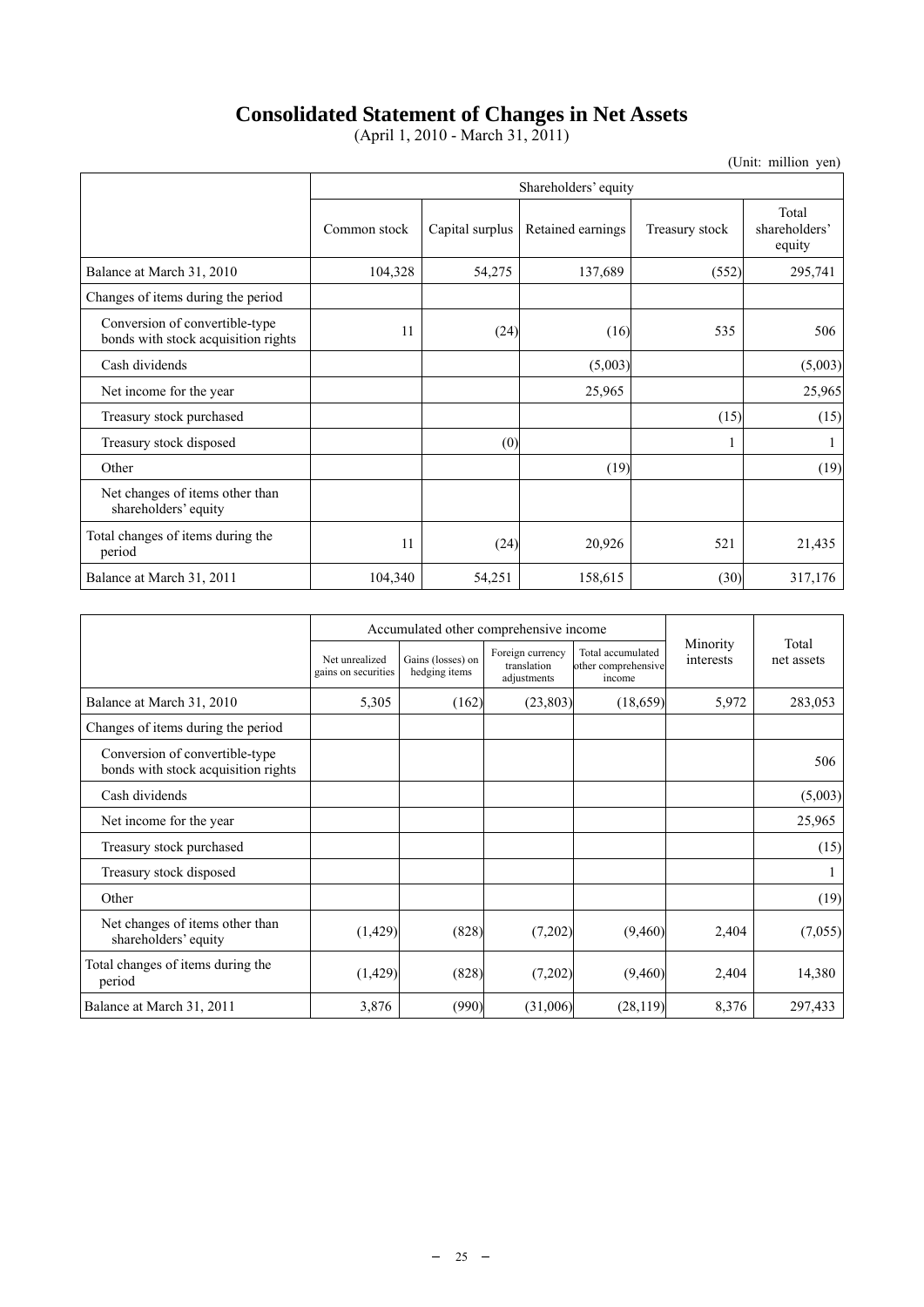# **Non-consolidated Balance Sheet**

(As of March 31, 2011)

|                                                      |           |                                                              | (Unit: million yen) |
|------------------------------------------------------|-----------|--------------------------------------------------------------|---------------------|
| Description                                          | Amount    | Description                                                  | Amount              |
| (Assets)                                             |           | (Liabilities)                                                |                     |
| Current assets                                       | 737,948   | <b>Current liabilities</b>                                   | 559,604             |
| Cash on hand and in banks                            | 29,970    | Notes payable-trade                                          | 28,181              |
| Notes receivable-trade                               | 5,460     | Accounts payable-trade                                       | 251,141             |
| Accounts receivable-trade                            | 317,841   | Short-term borrowings                                        | 74,972              |
| Raw materials and supplies                           | 65,076    | Current portion of long-term debt                            | 29,017              |
| Work in process                                      | 230,601   | Current bonds payable                                        | 20,000              |
| Advance payments                                     | 17,949    | Current convertible bonds                                    | 7,038               |
| Prepaid expenses                                     | 370       | Current portion of bonds with stock<br>acquisition rights    | 3,445               |
| Deferred tax assets                                  | 29,360    | Notes payable-facilities                                     | 874                 |
| Short-term loans                                     | 16,042    | Lease obligations                                            | 9                   |
| Accounts receivable-other                            | 19,410    | Accumulated impairment loss on leased                        | 420                 |
| Accrued income                                       | 75        | assets<br>Accounts payable-other                             | 16,782              |
| Other current assets                                 | 6,398     | Accrued expenses                                             | 23,757              |
| Allowance for doubtful receivables                   | (611)     | Income taxes payable                                         | 618                 |
|                                                      |           | Advances from customers                                      | 54,054              |
| <b>Fixed assets</b>                                  | 378,127   | Deposits received                                            | 2,118               |
| Net property, plant and equipment                    | 183,132   | Unearned revenue                                             | 10                  |
| <b>Buildings</b>                                     | 59,216    | Accrued bonuses                                              | 10,164              |
| Structures                                           | 15,054    | Provision for product warranties                             | 5,152               |
| Docks and building berths                            | 1,621     | Provision for losses on construction                         |                     |
| Machinery and equipment                              | 52,525    | contracts                                                    | 26,618              |
| Vessels                                              | 6         | Provision for business structure<br>improvement              | 1,077               |
| Aircraft                                             | 75        | Provision for environmental measures                         | 499                 |
| Vehicles                                             | 689       | Asset retirement obligations                                 | 10                  |
| Tools, Furniture and fixtures                        | 7,336     | Other current liabilities                                    | 3,640               |
| Land                                                 | 37,629    | Noncurrent liabilities                                       | 309,582             |
| Leased assets                                        | 155       | Bonds payable                                                | 50,000              |
| Construction in progress                             | 8,821     | Long-term debt                                               | 203,591             |
|                                                      |           | Lease obligations                                            | 13                  |
| Intangible assets                                    | 15,639    | Accumulated impairment loss on<br>leased assets              | 1,060               |
| Software                                             | 9,527     | Long-term accounts payable-other                             | 27                  |
| License production and licensee's<br>execution right | 598       | Provision for losses on damages suit                         | 5,868               |
|                                                      |           | Provision for environmental measures                         | 2,993               |
| Other intangible assets                              | 5,514     | Employees' retirement and severance                          |                     |
|                                                      |           | benefits                                                     | 45,163              |
| Investments and other assets                         | 179,354   | Asset retirement obligations                                 | 422                 |
| Investments in securities                            | 22,750    | Other long-term liabilities                                  | 442                 |
| Stock of affiliates                                  | 87,764    | <b>Total liabilities</b>                                     | 869,187             |
| Investments in capital of affiliates                 | 17,006    | Net assets                                                   |                     |
| Long-term loans                                      | 6,721     | Shareholders' equity                                         | 244,595             |
| Deferred tax assets                                  | 38,582    | Common stock                                                 | 104,340             |
| Other investments and other assets                   | 7,204     | Capital surplus                                              | 52,067              |
| Allowance for doubtful receivables                   | (675)     | Legal capital surplus                                        | 52,067              |
|                                                      |           | Other capital surplus                                        | $\overline{0}$      |
|                                                      |           | Retained earnings                                            | 88,217              |
|                                                      |           | Other retained earnings                                      | 88,217              |
|                                                      |           | Provision for special depreciation<br>Provision for advanced | 942                 |
|                                                      |           | depreciation of fixed assets                                 | 6,959               |
|                                                      |           | Retained earnings brought forward                            | 80,316              |
|                                                      |           | Treasury stock                                               | (30)                |
|                                                      |           | Valuation and translation adjustments                        | 2,293               |
|                                                      |           | Net unrealized gains on securities                           | 3,219               |
|                                                      |           | Gains (losses) on hedging items                              | (925)               |
|                                                      |           | Total net assets                                             | 246,888             |
| Total assets                                         | 1,116,076 | Total liabilities and net assets                             | 1,116,076           |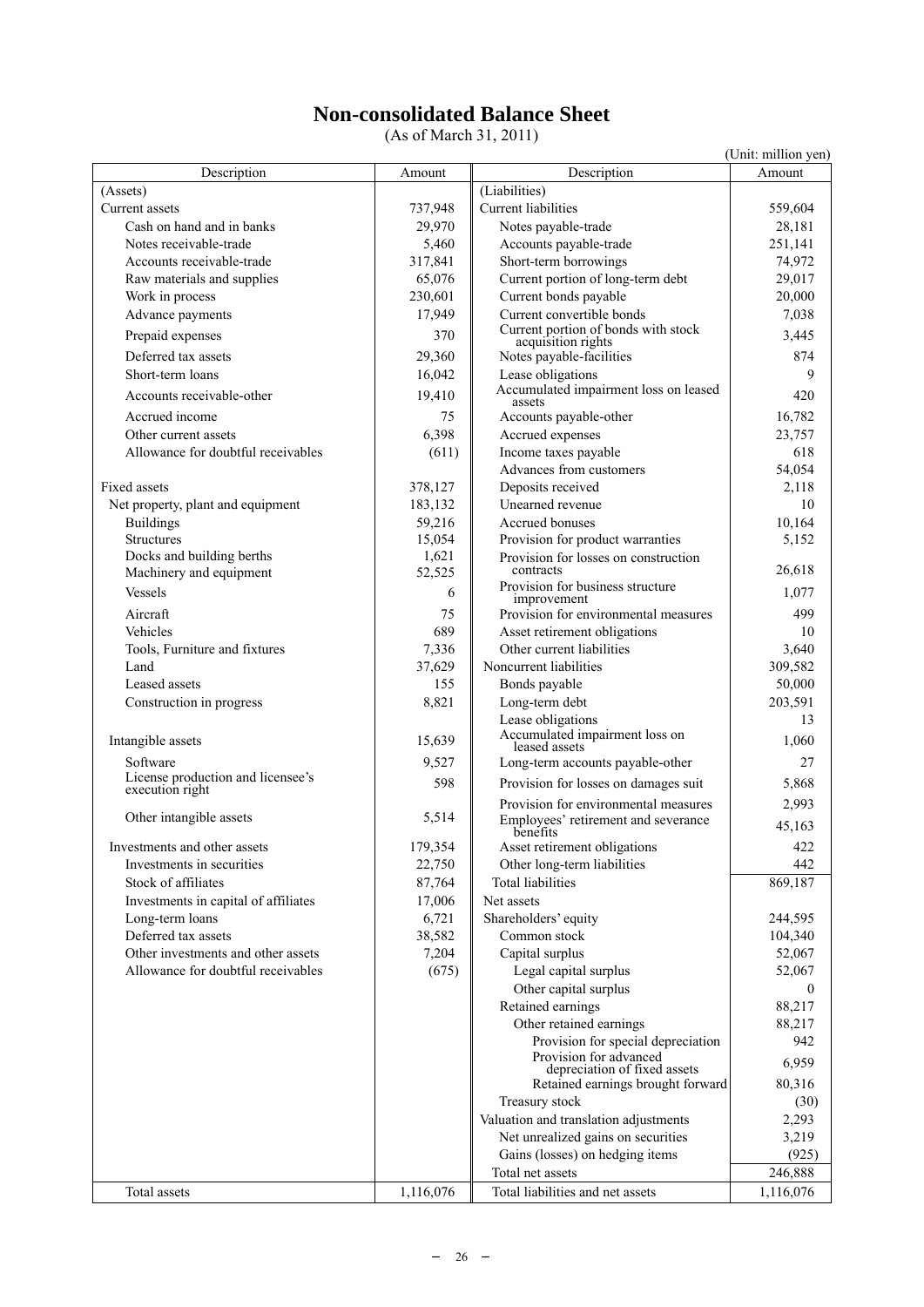# **Non-consolidated Statement of Income**

(April 1, 2010 - March 31, 2011)

| Description                                                              | Amount  |         |  |  |
|--------------------------------------------------------------------------|---------|---------|--|--|
|                                                                          |         |         |  |  |
| Net sales                                                                |         | 817,455 |  |  |
| Cost of sales                                                            |         | 742,870 |  |  |
| Gross profit                                                             |         | 74,585  |  |  |
| Selling, general and administrative expenses                             |         | 72,853  |  |  |
| Operating income                                                         |         | 1,731   |  |  |
|                                                                          |         |         |  |  |
| Non-operating income                                                     |         | 40,915  |  |  |
| Interest income                                                          | 859     |         |  |  |
| Dividend income                                                          | 34,374  |         |  |  |
| Foreign exchange gains                                                   | 2,172   |         |  |  |
| Other                                                                    | 3,509   |         |  |  |
| Non-operating expenses                                                   |         | 9,809   |  |  |
| Interest expense                                                         | 3,355   |         |  |  |
| Interest on bonds                                                        | 907     |         |  |  |
| Loss on valuation of securities                                          | 1,551   |         |  |  |
| Other                                                                    | 3,994   |         |  |  |
| Recurring profit                                                         |         | 32,837  |  |  |
|                                                                          |         |         |  |  |
| Extraordinary income                                                     |         | 8,116   |  |  |
| Gain on extinguishment of tie-in shares                                  | 8,116   |         |  |  |
| Extraordinary losses                                                     |         | 10,116  |  |  |
| Impairment losses                                                        | 9,923   |         |  |  |
| Effect of adoption of the accounting for asset retirement<br>obligations | 192     |         |  |  |
| Income before income taxes                                               |         | 30,837  |  |  |
| Income taxes-current                                                     | 1,201   |         |  |  |
| Income taxes-deferred                                                    | (3,704) |         |  |  |
|                                                                          |         | (2,503) |  |  |
| Net income                                                               |         | 33,341  |  |  |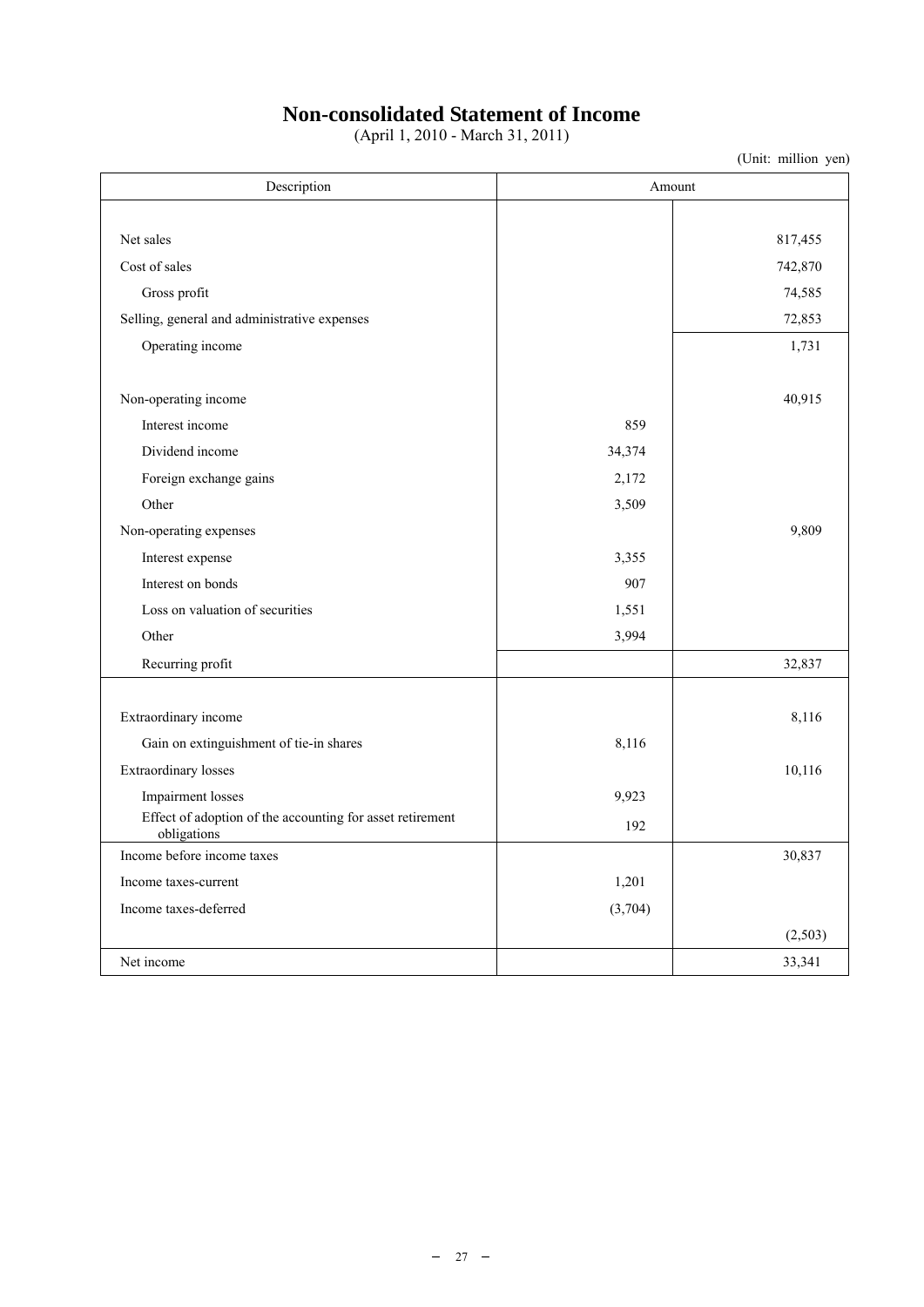# **Non-consolidated Statement of Changes in Net Assets**

(April 1, 2010 - March 31, 2011)

|                                                                    |                      |                             |                             |                                        |                                                               |                                            |                | (Unit: million yen)              |
|--------------------------------------------------------------------|----------------------|-----------------------------|-----------------------------|----------------------------------------|---------------------------------------------------------------|--------------------------------------------|----------------|----------------------------------|
|                                                                    | Shareholders' equity |                             |                             |                                        |                                                               |                                            |                |                                  |
|                                                                    |                      | Capital surplus             |                             | Retained earnings                      |                                                               |                                            |                |                                  |
|                                                                    |                      |                             |                             | Other retained earnings                |                                                               |                                            |                |                                  |
|                                                                    | Common<br>stock      | Legal<br>capital<br>surplus | Other<br>capital<br>surplus | Reserve for<br>special<br>depreciation | Reserve for<br>advanced<br>depreciation<br>of fixed<br>assets | Retained<br>earnings<br>brought<br>forward | Treasury stock | Total<br>shareholders'<br>equity |
| Balance at March 31, 2010                                          | 104,328              | 52,058                      | 33                          | 715                                    | 7,044                                                         | 52,136                                     | (552)          | 215,764                          |
| Changes of items during the period                                 |                      |                             |                             |                                        |                                                               |                                            |                |                                  |
| Conversion of convertible bonds<br>with stock acquisition rights   | 11                   | 9                           | (33)                        |                                        |                                                               | (16)                                       | 535            | 506                              |
| Cash dividends                                                     |                      |                             |                             |                                        |                                                               | (5,003)                                    |                | (5,003)                          |
| Net income for the year                                            |                      |                             |                             |                                        |                                                               | 33,341                                     |                | 33,341                           |
| Treasury stock purchased                                           |                      |                             |                             |                                        |                                                               |                                            | (15)           | (15)                             |
| Treasury stock disposed                                            |                      |                             | (0)                         |                                        |                                                               |                                            |                |                                  |
| Provision for special depreciation                                 |                      |                             |                             | 389                                    |                                                               | (389)                                      |                |                                  |
| Reversal of provision for special<br>depreciation                  |                      |                             |                             | (162)                                  |                                                               | 162                                        |                | $\overline{\phantom{0}}$         |
| Provision for advanced<br>depreciation of fixed assets             |                      |                             |                             |                                        | 66                                                            | (66)                                       |                |                                  |
| Reversal of provision for advanced<br>depreciation of fixed assets |                      |                             |                             |                                        | (150)                                                         | 150                                        |                |                                  |
| Net changes of items other than<br>shareholders' equity            |                      |                             |                             |                                        |                                                               |                                            |                |                                  |
| Total changes of items during the<br>period                        | 11                   | 9                           | (33)                        | 226                                    | (84)                                                          | 28,179                                     | 521            | 28,830                           |
| Balance at March 31, 2011                                          | 104,340              | 52,067                      | $\mathbf{0}$                | 942                                    | 6,959                                                         | 80,316                                     | (30)           | 244,595                          |

|                                                                    |                                             | Valuation and translation adjustments |                                                      |                     |  |  |
|--------------------------------------------------------------------|---------------------------------------------|---------------------------------------|------------------------------------------------------|---------------------|--|--|
|                                                                    | Net<br>unrealized<br>gains on<br>securities | Gains (losses)<br>on hedging<br>items | Total<br>valuation and<br>translation<br>adjustments | Total<br>net assets |  |  |
| Balance at March 31, 2010                                          | 4,775                                       | 180                                   | 4,955                                                | 220,720             |  |  |
| Changes of items during the period                                 |                                             |                                       |                                                      |                     |  |  |
| Conversion of convertible bonds<br>with stock acquisition rights   |                                             |                                       |                                                      | 506                 |  |  |
| Cash dividends                                                     |                                             |                                       |                                                      | (5,003)             |  |  |
| Net income for the year                                            |                                             |                                       |                                                      | 33,341              |  |  |
| Treasury stock purchased                                           |                                             |                                       |                                                      | (15)                |  |  |
| Treasury stock disposed                                            |                                             |                                       |                                                      | 1                   |  |  |
| Provision for special depreciation                                 |                                             |                                       |                                                      |                     |  |  |
| Reversal of provision for special<br>depreciation                  |                                             |                                       |                                                      |                     |  |  |
| Provision for advanced<br>depreciation of fixed assets             |                                             |                                       |                                                      |                     |  |  |
| Reversal of provision for advanced<br>depreciation of fixed assets |                                             |                                       |                                                      |                     |  |  |
| Net changes of items other than<br>shareholders' equity            | (1, 555)                                    | (1,106)                               | (2,662)                                              | (2,662)             |  |  |
| Total changes of items during the<br>period                        | (1, 555)                                    | (1,106)                               | (2,662)                                              | 26,168              |  |  |
| Balance at March 31, 2011                                          | 3,219                                       | (925)                                 | 2,293                                                | 246,888             |  |  |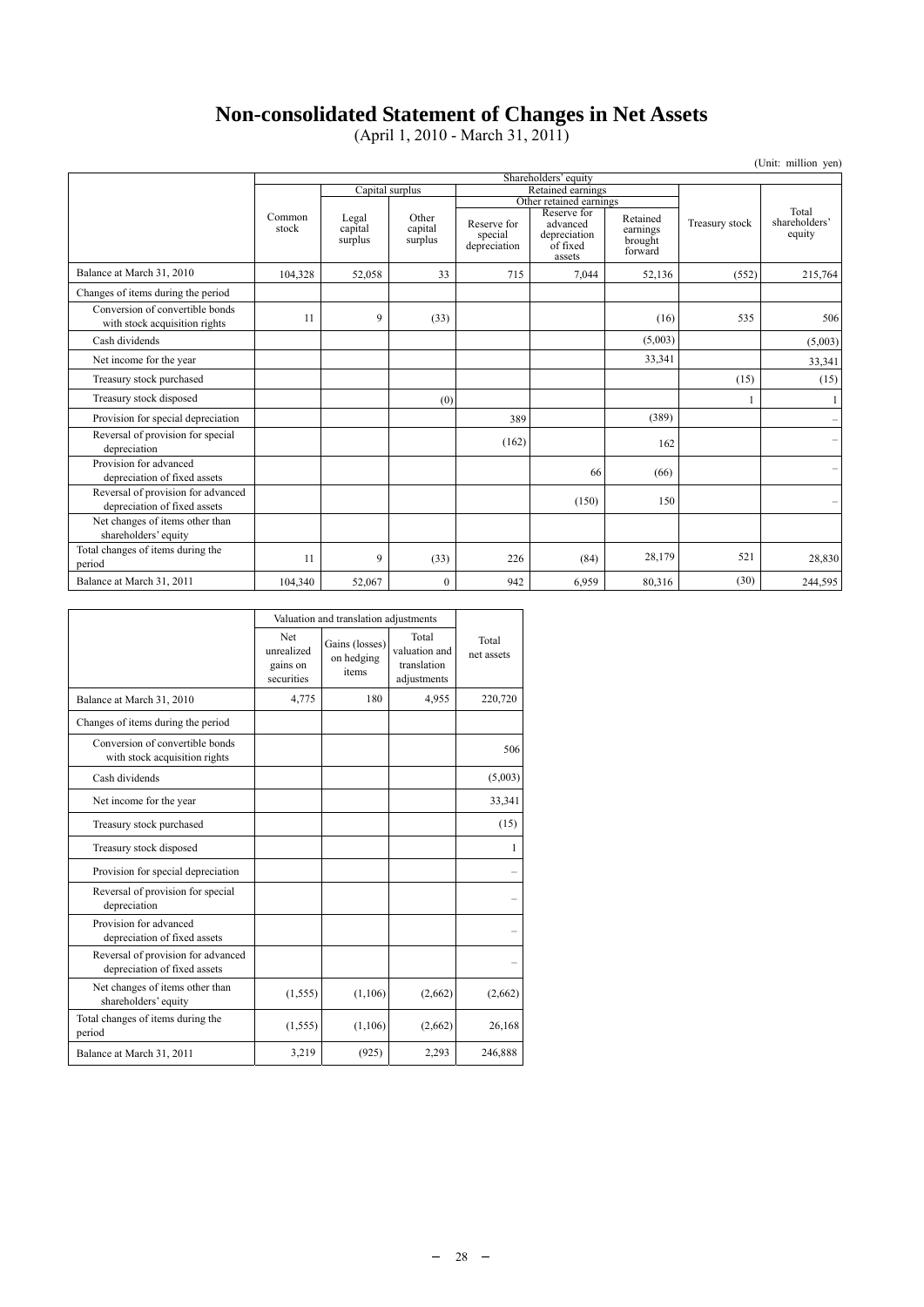Board of Corporate Auditors' audit report (duplicated copy)

# **Audit Report**

#### (English Translation)

Regarding the performance of duties by the Directors for the 188th fiscal year from April 1, 2010 to March 31, 2011, the Board of Corporate Auditors hereby submits its audit report, which has been prepared upon careful consideration based on the audit report prepared by each Corporate Auditor.

1. Summary of Auditing Methods by the Corporate Auditors and Board of Corporate Auditors

The Board of Corporate Auditors established auditing policies, allocation of duties, and other relevant matters, and received reports from each Corporate Auditor regarding his audits and results thereof, as well as received reports from the Directors, other relevant personnel, and the Accounting Auditor regarding performance of their duties, and sought explanations as necessary.

Each Corporate Auditor complied with the auditing standards of the Corporate Auditors established by the Board of Corporate Auditors, followed the auditing policies, allocation of duties, and other relevant matters, communicated with the Directors, internal control development division, Auditing Department (internal audit dept.) and other employees, and any other relevant personnel, and made efforts to prepare the environment for information collection and audit, as well as participated in meetings of the Board of Directors and other important meetings, received reports from the Directors, Executive Officers, employees, and other relevant personnel regarding performance of their duties, sought explanations as necessary, examined important authorized documents and associated information, and studied the operations and financial positions at the head office and principal business offices.

In addition, regarding the system for ensuring that the performance of duties by the Directors conforms to the related laws and regulations and Articles of Incorporation, and the system prepared based on the contents of the resolutions of the Board of Directors and such resolutions regarding preparation of the system stipulated in Article 100, Paragraphs 1 and 3, of the Ordinance for Enforcement of the Companies Act (internal control system), which system is necessary for ensuring that a joint stock corporation's business is proper, we received reports from the Directors, employees, and other relevant personnel regarding the structure of the system and the status of its operation, and sought explanations as necessary.

Furthermore, with respect to internal controls on financial reporting under the Financial Instruments and Exchange Act, we received reports from the Directors as well as KPMG AZSA LLC regarding the assessment of the internal controls concerned and the status of auditing thereof, and sought explanations as necessary.

With respect to subsidiaries, we communicated and exchanged information with Directors, Corporate Auditors, and other relevant personnel of the subsidiaries, and received business reports from subsidiaries as necessary.

Based on the above methods, we examined the business report and annexed specifications related to the relevant fiscal year.

Furthermore, we audited whether the Accounting Auditor maintained their independence and implemented appropriate audits, as well as received reports from the Accounting Auditor regarding the performance of their duties and sought explanations as necessary. In addition, we received notice from the Accounting Auditor that "the system for ensuring that duties are performed properly" (matters set forth in each item of Article 131 of the Ordinance for Corporate Accounting) has been prepared in accordance with the Product Quality Management Standards Regarding Audits (issued by the Business Accounting Deliberation Council (BACD) on October 28, 2005) and other relevant standards, and sought explanations as necessary.

Based on the above methods, we examined the non-consolidated financial statements (non-consolidated balance sheet, non-consolidated statement of income, non-consolidated statement of changes in net assets, and non-consolidated notes) and their annexed specifications, as well as consolidated financial statements (consolidated balance sheet, consolidated statement of income, consolidated statement of changes in net assets, and consolidated notes) related to the relevant fiscal year.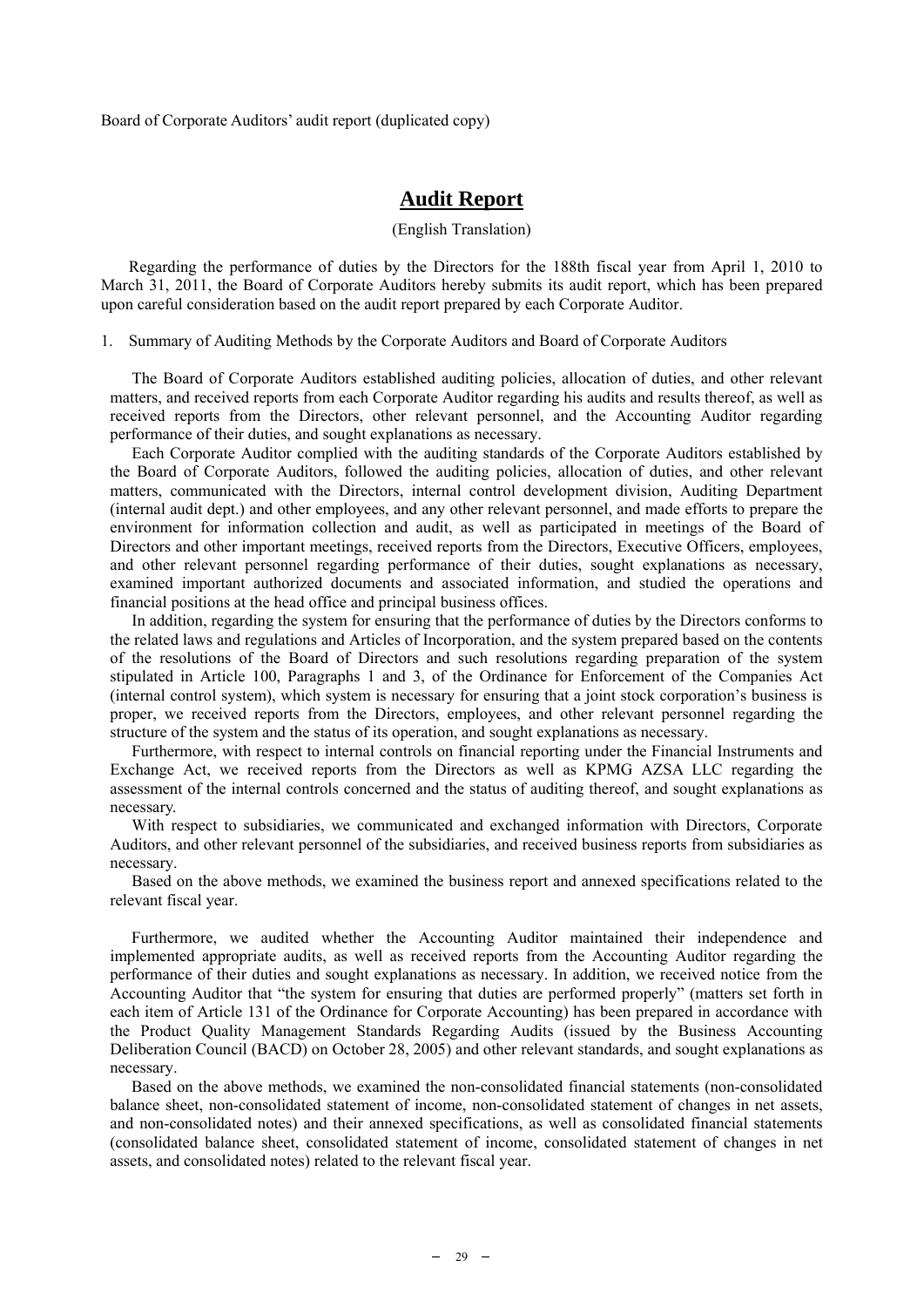- 2. Results of Audit
	- (1) Results of Audit of Business Report and Other Relevant Documents
		- (i) In our opinion, the business report and the supplementary schedules are in accordance with the related laws and regulations and Articles of Incorporation, and fairly represent the Company's condition.
		- (ii) We have found no evidence of wrongful action or material violation of related laws and regulations, nor of any violation with respect to the Articles of Incorporation, related to performance of duties by the Directors.
		- (iii) In our opinion, the contents of the resolutions of the Board of Directors related to the internal controls system are fair and reasonable. In addition, we have found no matters on which to remark regarding the information contained in this Business Report and the performance of duties by the Directors related to such internal controls system.

In addition, with respect to internal controls over financial reporting, at the time of preparation of this audit report, we received report from the directors that states that the said controls were effective, and also received report from KPMG AZSA LLC that states that there was no material defect in the said controls.

- (2) Results of Audit of Non-consolidated Financial Statements and Supplementary Schedules In our opinion, the methods and results employed and rendered by KPMG AZSA LLC are fair and reasonable.
- (3) Results of Audit of Consolidated Financial Statements In our opinion, the methods and results employed and rendered by KPMG AZSA LLC are fair and reasonable.

May 24, 2011

Board of Corporate Auditors, Kawasaki Heavy Industries, Ltd.

Full-Time Corporate Auditor Nobuyuki Okazaki Full-Time Corporate Auditor Tatsuyoshi Ogushi Outside Corporate Auditor Kenzo Doi Outside Corporate Auditor Michio Oka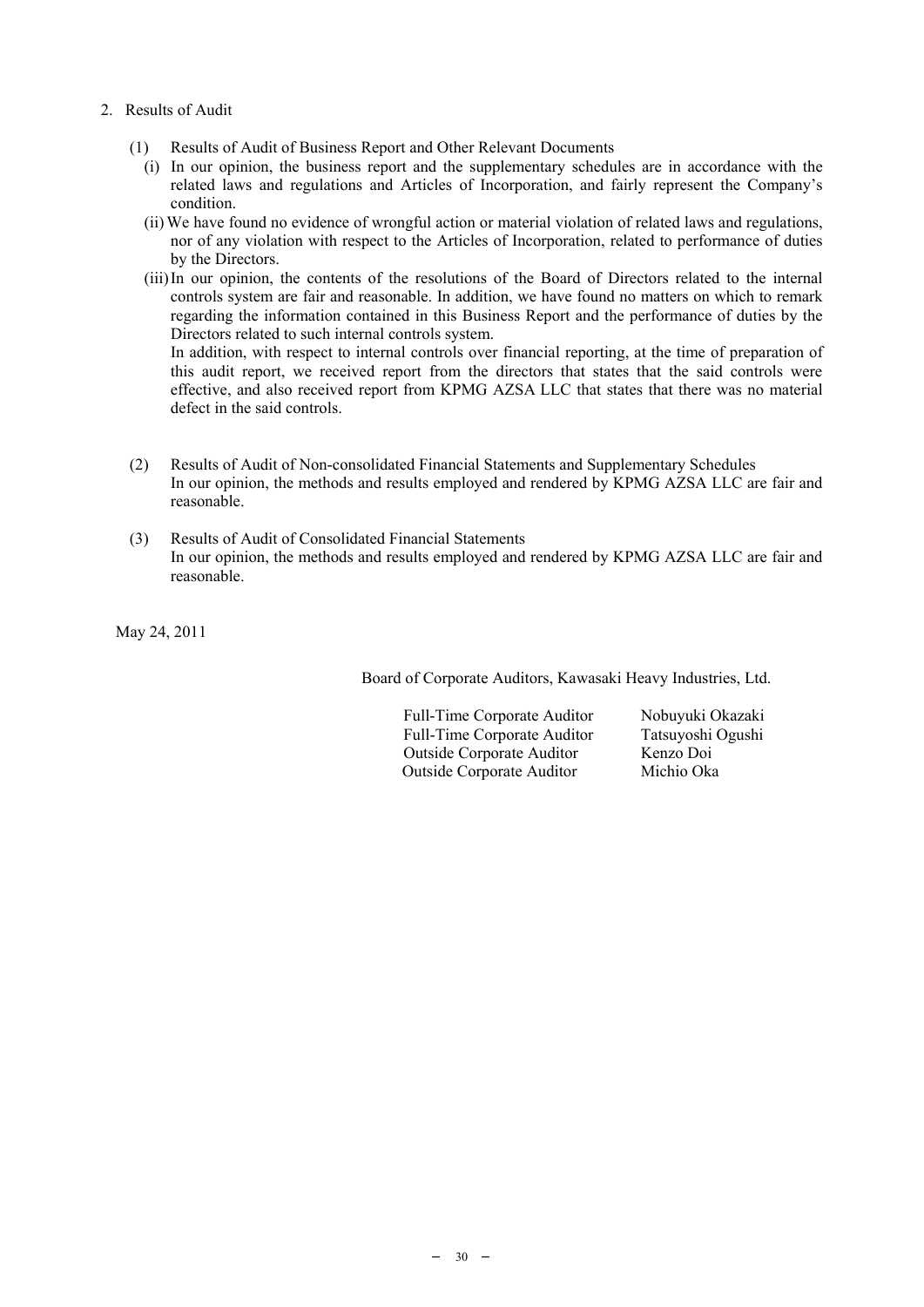# **Reference Documents for the General Meeting of Shareholders**

### **Proposals and References**

## **Proposal No. 1: Appropriation of Retained Earnings**

The Company's basic policy is to pay stable cash dividends to its shareholders, giving due attention to increased retained earnings to strengthen and expand its business foundations for future growth.

Taking into consideration the earnings forecasts and the level of retained earnings etc., the annual cash dividend will amount to ¥3 per ordinary share for a total of ¥5,011,638,516.

In addition, the Company's year-end dividend distribution is June 29, 2011.

#### **Proposal No. 2 Election of Eleven Directors**

As the term of office of all twelve Directors will expire at the conclusion of this Ordinary General Meeting of Shareholders, we propose to elect eleven Directors.

The candidates for Director are as follows:

| No.            | Name<br>(Date of Birth)             |                                                                  | Abridged Personal Records, Positions and Duties<br>[Significant concurrent positions]                                                                                                                                                                                                                                                                                                                                                                                                                                                                                                                                                                                                                                                                                                                 | Shares of the<br>Company |
|----------------|-------------------------------------|------------------------------------------------------------------|-------------------------------------------------------------------------------------------------------------------------------------------------------------------------------------------------------------------------------------------------------------------------------------------------------------------------------------------------------------------------------------------------------------------------------------------------------------------------------------------------------------------------------------------------------------------------------------------------------------------------------------------------------------------------------------------------------------------------------------------------------------------------------------------------------|--------------------------|
| 1              | Tadaharu Ohashi<br>(Nov. 9, 1944)   | Apr. 1969<br>Jun. 2003<br>Apr. 2005<br>2005<br>Jun.<br>Jun. 2009 | Joined Kawasaki Heavy Industries, Ltd.<br>Senior Vice President<br>Senior Executive Vice President, Assistant to the President<br>President<br>Chairman of the Board<br>(current position)<br>[Significant concurrent positions]<br>Chairman, The Kobe Chamber of Commerce and Industry<br>Vice Chairman, Kansai Economic Federation                                                                                                                                                                                                                                                                                                                                                                                                                                                                  | 125,000<br>shares        |
| $\overline{2}$ | Masashi Segawa<br>(Nov. 22, 1947)   | Apr. 1970<br>Jun. 2005<br>Apr. 2009<br>Oct. 2010<br>Apr. 2011    | Joined Kawasaki Heavy Industries, Ltd.<br>Senior Vice President<br>President, Rolling Stock & Construction Machinery Company<br>Senior Executive Vice President, Assistant to the President, In<br>charge of technology and marketing,<br>General Manager, Corporate Technology Division,<br>In charge of Industrial Facilities and Tunneling Equipment<br>Division and Robot Division<br>Senior Executive Vice President, Assistant to the President, In<br>charge of technology and marketing,<br>General Manager, Corporate Technology Division,<br>In charge of Infrastructure Strategy Office<br>Senior Executive Vice President, Assistant to the President, In<br>charge of technology, marketing and procurement, In charge of<br><b>Infrastructure Strategy Office</b><br>(current position) | 117,000<br>shares        |
| 3              | Satoshi Hasegawa<br>(Aug. 16, 1947) | Apr. 1972<br>Jun. 2007<br>Apr. 2009<br>2009<br>Jun.              | Joined Kawasaki Heavy Industries, Ltd.<br>Senior Vice President<br>President, Gas Turbine & Machinery Company<br>Senior Executive Vice President,<br>Assistant to the President<br>President<br>(current position)                                                                                                                                                                                                                                                                                                                                                                                                                                                                                                                                                                                    | 101,000<br>shares        |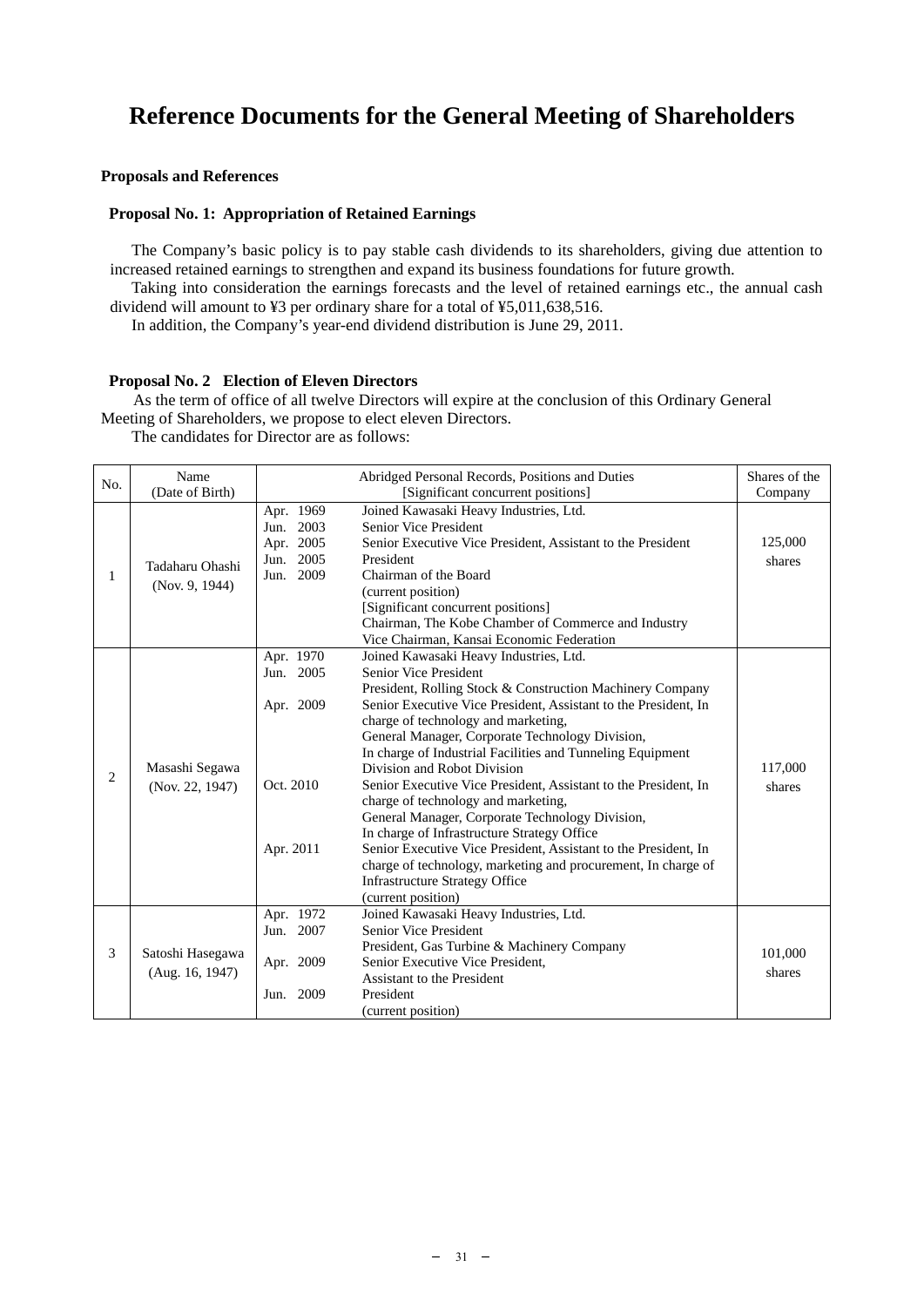| No. | Name<br>(Date of Birth)                   |                                                                            | Abridged Personal Records, Positions and Duties<br>[Significant concurrent positions]                                                                                                                                                                                                                                                                                                                                                                                                                                                                                                                                                                                                                                                                                                                                                                                 | Shares of the<br>Company |
|-----|-------------------------------------------|----------------------------------------------------------------------------|-----------------------------------------------------------------------------------------------------------------------------------------------------------------------------------------------------------------------------------------------------------------------------------------------------------------------------------------------------------------------------------------------------------------------------------------------------------------------------------------------------------------------------------------------------------------------------------------------------------------------------------------------------------------------------------------------------------------------------------------------------------------------------------------------------------------------------------------------------------------------|--------------------------|
| 4   | Mitsutoshi Takao<br>(Apr. 1, 1950)        | Apr. 1972<br>Apr. 2005<br>Jun. 2008<br>Apr. 2009<br>Apr. 2010<br>Apr. 2011 | Joined Kawasaki Heavy Industries, Ltd.<br><b>Executive Officer</b><br>General Manager, Finance & Accounting Department<br>Senior Vice President<br>General Manager, Finance & Accounting Department<br>Senior Vice President<br>General Manager, Corporate Planning Division<br>Senior Vice President<br>General Manager, Corporate Planning Division<br>In charge of Finance & Accounting Division<br>Senior Vice President<br>In charge of the Head Office administrative departments                                                                                                                                                                                                                                                                                                                                                                               | 77,000<br>shares         |
| 5   | Yuichi Asano<br>(Sep. 13, 1947)           | Apr. 1970<br>Apr. 2005<br>Nov. 2007<br>Apr. 2008<br>Apr. 2009<br>Jun. 2009 | (current position)<br>Joined Kawasaki Heavy Industries, Ltd.<br><b>Executive Officer</b><br>Vice President, Gas Turbine & Machinery Company<br>Senior Manager, Manufacturing Center, Machinery Division, Gas<br>Turbine & Machinery Company<br><b>Executive Officer</b><br>Vice President, Gas Turbine & Machinery Company<br>General Manager, Machinery Division, Gas Turbine &<br>Machinery Company<br>Senior Manager, Manufacturing Center, Machinery Division, Gas<br>Turbine & Machinery Company<br><b>Executive Officer</b><br>General Manager, Machinery Division, Gas Turbine &<br>Machinery Company<br>Managing Executive Officer<br>President, Gas Turbine & Machinery Company<br>Senior Vice President<br>President, Gas Turbine & Machinery Company<br>(current position)                                                                                 | 35,000<br>shares         |
| 6   | Nobumitsu<br>Kambayashi<br>(May 28, 1948) | Apr. 1971<br>Jun. 2005<br>Apr. 2008<br>Jun. 2009<br>Apr. 2010<br>Oct. 2010 | Joined Kawasaki Heavy Industries, Ltd.<br>Senior Vice President<br>Senior Manager, Marketing & Sales Division, Kawasaki<br>Shipbuilding Corporation<br>Managing Executive Officer<br>General Manager, Corporate Business Development Division,<br>Kawasaki Heavy Industries, Ltd.<br>Senior Vice President,<br>Kawasaki Shipbuilding Corporation<br>Senior Vice President<br>General Manager, Corporate Business Development Division,<br>Kawasaki Heavy Industries, Ltd.<br>Senior Executive Vice President,<br>Kawasaki Shipbuilding Corporation<br>Senior Vice President<br>Kawasaki Heavy Industries, Ltd.<br>President, Kawasaki Shipbuilding Corporation<br>Senior Vice President<br>President, Ship & Offshore Structure Company<br>(current position)<br>[Significant concurrent position]<br>Chairman,<br>Nantong COSCO KHI Ship Engineering Co., Ltd.(note) | 34,000<br>shares         |